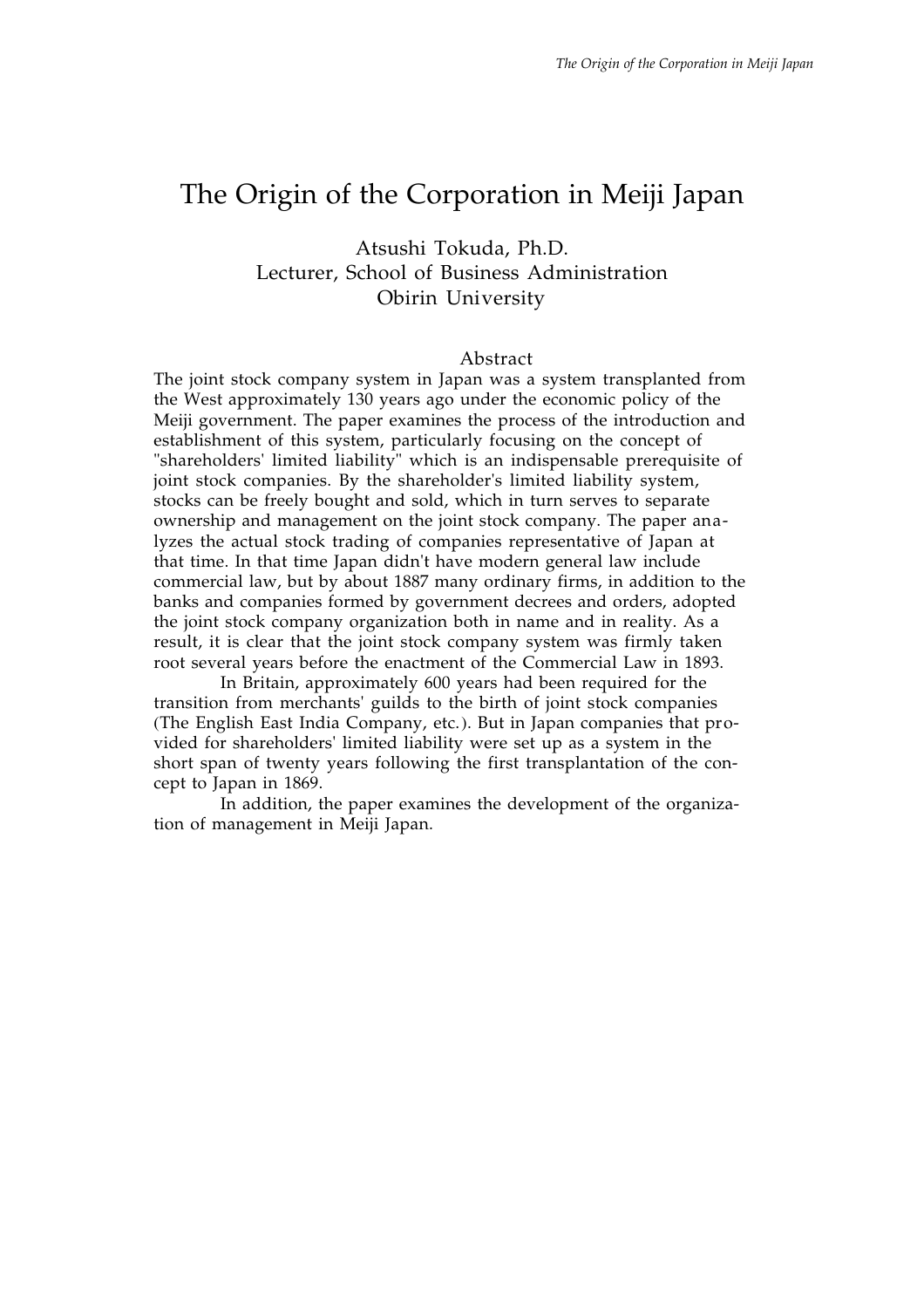# **1. Introduction**

In this paper I will examine the background against which the joint stock company system of the west was transplanted to Japan, and the sequence of events following the transfer until the system was firmly established. While looking at these events I will elucidate the process that established one of the most important prerequisites for the joint stock company = the concept of limited liability =  $\overline{b}y$  examining the actual conditions of stock transactions. In addition, through an investigation of factors such as rules and regulations and companies' articles of association I will shed light on the process by which management organizations, another prerequisite for the joint stock company, were formed.

The joint stock company system that has become the pillar of Japan's manufacturing system was not formed and developed from Japan's traditional business practices. It was a western system transplanted to Japan by policy of the Meiji government, in order to build a modern nation. To achieve the national policy of "Fukoku kyohei" (rich country strong military), the Meiji government chose to a create an industrial nation based upon capitalism, the economic system of the leading advanced nations of the west. For its purposes the government decided to adopt the "Gappon" (joint stock company) for the manufacturing industries that had to be established with large amounts of capital raised from joint stock issues.

The process of transferring this system to Japan can be divided into an introductory phase, an initial transplantation phase, and a second transplantation phase, which were followed by a development phase. The introductory phase spanned the final days of the Tokugawa government and initial years of the Meiji era, when details of western companies were introduced by pioneering individuals and tentative steps were taken to establish a joint stock system. The initial transplantation phase was the period when Kawase Kaisha (exchange bank) and Thusho Kaisha (trade company) were established under the instruction and guidance of the Meiji government (began in 1869) in imitation of structure of western banks. The second transplantation phase was the stage in which the government enacted the Kokuritsu Ginko Jourei (National Bank Regulations) (1872), based upon the national banking law in the United States, followed by the establishment of the Daiichi Kokuritsu Ginko (Daiichi National Bank) (1873) in accordance with the same regulations. The final phase was the period between the establishment of the Daiichi Kokuritsu Ginko and the enactment of the Commercial Law (1893), when private banks and ordinary companies grew at their own expense while studying the systems found in Europe and the U.S. These banks and companies paralleled the trend to set up a Kokuritsu Ginko (national bank) in each region of the country.

A voluminous amount of research has been conducted in the past regarding this process of introducing and transplanting the joint stock company to Japan, and the history of this period is well understood. In contrast, however, it cannot be said that the sequence of events regarding the introduction and establishment of "shareholders' limited liability", one of the indispensable prerequisites of the joint stock company, has been well understood. In this paper, therefore, I will examine the process that occurred following the transplant of joint stock companies to Japan until such companies were firmly established, by focusing on shareholders' limited liability. Legally, regulations governing shareholders' liability first appeared in the Kokuritsu Ginko Jourei (National Bank Regulations) enacted in 1872. Research concerning shareholders' liability, for companies founded during the period following the establishment of Kokuritsu Ginko (national banks) according to these regulations until the passage of the Commercial Law in 1893, has mostly been confined to investigations concerning provisions found in articles of association.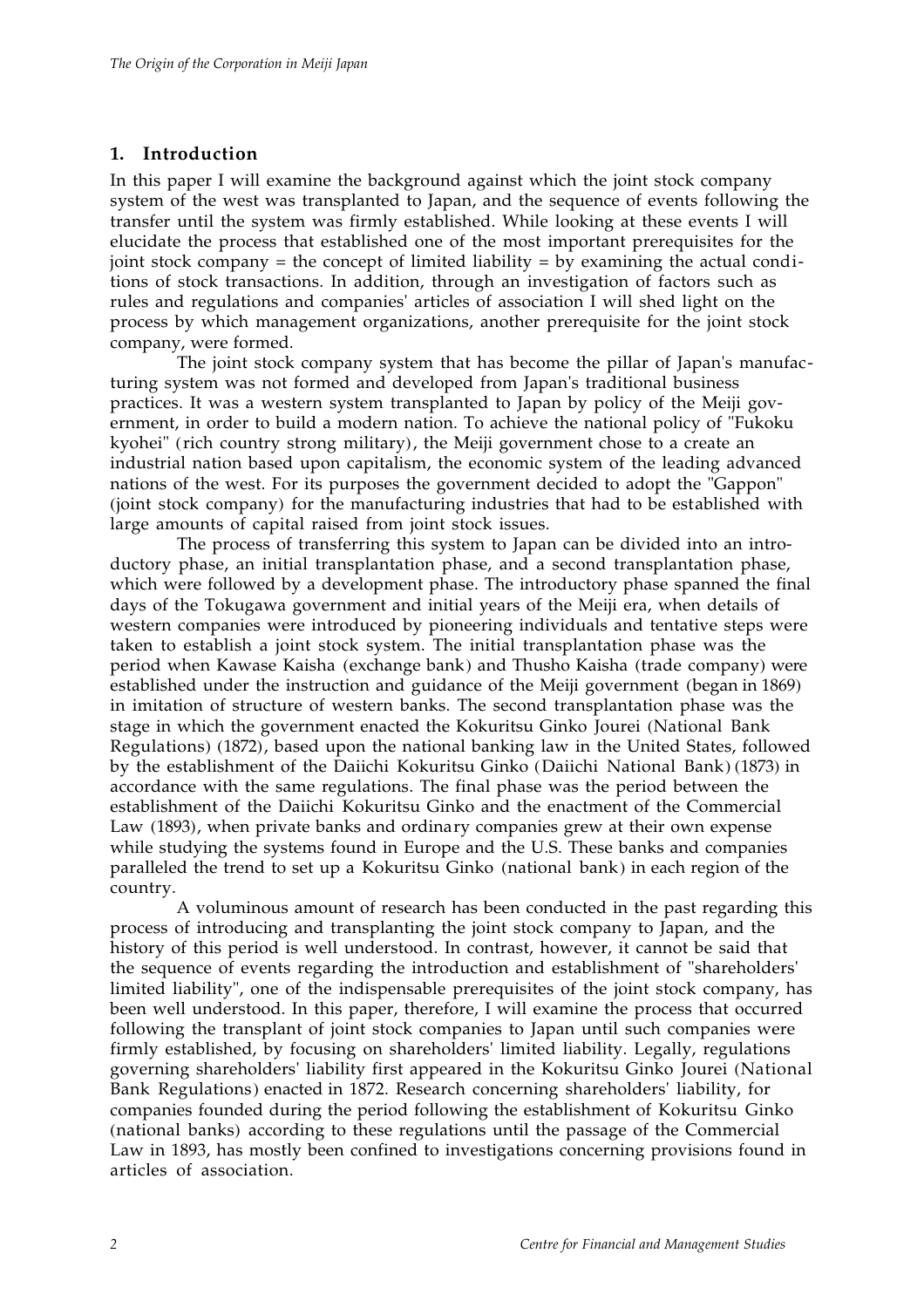Shareholders' limited liability and the free buying and selling of stock shares are separate but interdependent concepts. The fact that this relationship between the two concepts is organically reconciled is an essential precondition for maintaining the joint stock company mechanism. By creating the shareholders' limited liability system, stocks can be freely bought and sold, which in turn serves to separate capital (ownership) and management. We should think that by first laying this groundwork as the basic prerequisite for the joint stock company, the first two premises have a separate but interdependent and the third premise has a mutually logical relationship with the first two. Accordingly, in this paper I will investigate the course of events during the period from the final days of the "Tokugawa" regime until the creation of the Daiichi Kokuritsu Ginko, using documents and various historical materials to examine the presence of the shareholders' liability concept. Next I will clarify the separate but interdependent relationship between shareholders' limited liability and the free purchase and sale of stocks by analyzing the actual circumstances of changes to shareholders (stock shares) of large enterprises following the establishment of the Daiichi Kokuritsu Ginko. Finally, I will elucidate the process by which the shareholders' limited liability system = that is to say, the joint stock company system = became entrenched. As noted earlier I also will show the process by which management institutions were formed through an examination of regulations and articles of association.

In this research I will assume that the basic prerequisites of the joint stock company are (1) management by the board of directors, (2) free selling and buying of shares, and (3) shareholders' limited liability. I will advance my research based upon these concepts. But because the limited liability system in particular does not stop at provisions in the articles of association, I will extend my analysis to examine how it formed from within company management as well as the actual circumstances of transactions. As the time period for my research I will use the years of explosive business formation from the final years of the Tokugawa government (1850s) until the time when the limited liability system was firmly established about 1887. As the subjects of my research I will use various pioneering companies from the end of the Tokugawa period and various companies that were established with the direction and assistance of the Meiji government. In particular I will examine primary historical materials from the Daiichi Kokuritsu Ginko, the Tokyo Kaijo Hoken Kaisha (Tokyo Marine Insurance Company\_and the Nippon Yusen Kaisha (Nippon Yusen Company), companies that were representative of Japan during these years and that received considerable attention from the Meiji government.

# **2. The Study and Introduction of Information Concerning Western Economic and Businesses**

#### *2-1. The introductory phase*

Although Japan had long continued a closed-port policy of national isolation, based upon the Treaty of Peace and Amity between the United States of America and the Empire of Japan in 1854 and the Treaty of Amity and Commerce between the United States of America and the Empire of Japan in 1858, the government changed its policy to opening the country and concluded similar treaties with Great Britain, France, the Netherlands and Russia. Based upon the Treaty of Amity and Commerce between the United States and the Empire of Japan, the ports of Kanagawa, Hakodate and Nagasaki were opened to the various countries in 1859. Because Japan until this time had maintained a closed-port policy with the exception of trade with China and the Netherlands, which was confined to the port of Nagasaki, scant opportunities existed to absorb accurate knowledge about western economics and businesses. Countries such as Great Britain, France and the United States, on the other hand, that were among the western nations pressing Japan to open its ports, had already completed their industrial revolu-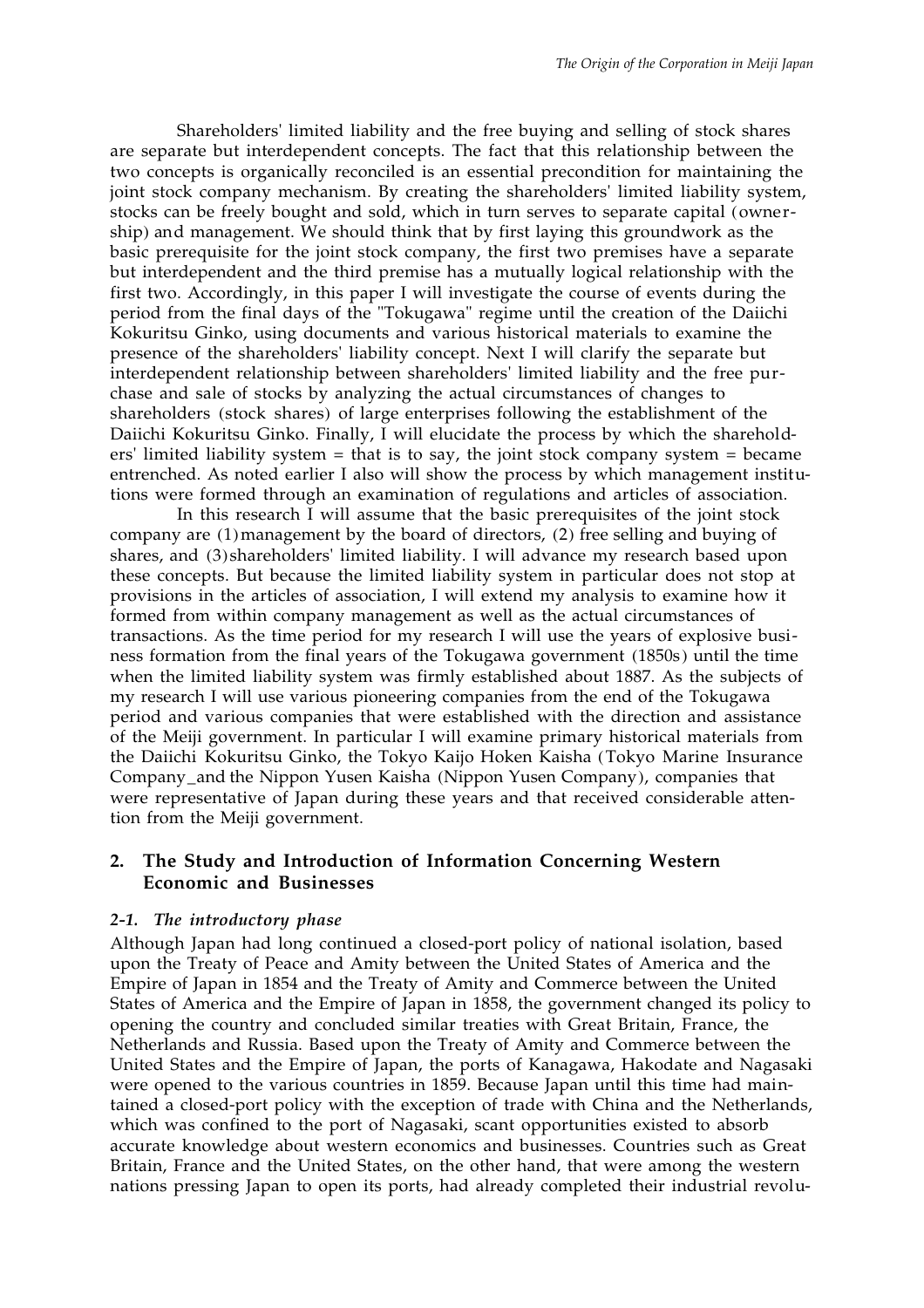tion and were seeking world markets for the large quantities of manufactured goods pouring out of their factory base. Japan was pulled in as one country in their global market. Foreign businessmen who arrived by ship in Japan and engaged in commerce based on large amounts of capital from joint stock organizations turned Japan into another of their profit-making territories. Although wealthy merchants such as the House of Mitsui and the House of Ono that pooled the capital of family clans existed in Japan, without exception these merchants followed of a "single family, single business" philosophy. There was no business tradition of pooling capital with the capital of other individuals.

It was under such conditions that introductory texts of western economic conditions and joint stock companies were published between the last years of the Tokugawa government and the early Meiji (1869) by such pioneers as Yukichi Fukuzawa, Joun Kurimoto, and Jiro Yoshida, all of whom traveled to the United States or Europe as members of the diplomatic missions at the end of the Tokugawa era. Although these texts were based on the observations of young men with no deep specialized knowledge of their topics, the books were favorably acclaimed by individuals who wanted to learn about the situation in the west.

# *2-2. The introduction of the "Gappon" (joint stock companies)*

The first efforts to establish "Gappon" (joint stock companies) in Japan like those observed in the west were undertaken in the final years of the Tokugawa government and the first year of the Meiji era. Let us examine the organization and other characteristics of these companies by looking at an actual example.

## **(a) Hyogo Shosha (June, 1867)**

In preparation for opening up the port of Hyogo, a company called Hyogo Shosha was established in June 1867 under the initiative of Tadamasa Oguri, the Tokugawa government's "Kanjo Bugyo" (Magistrate of the Treasury). The company was a joint stock association formed mainly by wealthy merchants in Osaka to engage in trade and finance. The objective for creating the company was to establish a joint stock organization similar to western companies in order to compete with well-capitalized foreign merchants, plan the promotion and control of trade, and provide capital to open Hyogo harbor by using for the wealthy merchant families in Osaka to supplement the inadequate financial resources of the Tokugawa government.

In return for the capital provided to open the port, the company was authorized to issue convertible paper notes as business capital. Because the government was dissolved before the company began trade and other operations that accompanied the opening of the port, however, the company was unable to engage in business and disbanded. The officers of the company including the "toudori" (president), the "kimoiri" (director), and the "sewayaku" (executive manager) were all nominated by government order. At the time the company was established 20 individuals were nominated, including Zenemon Yamanaka, Kyuemon Hiraoka, and Sakubee Nagata as the "toudori" (president), Heiemon Tonomura, and 5 others as the "kimoiri" (director), and Shobee Nakahara and 10 others as the "sewayaku" (executive manager) .(1) All of these individuals were wealthy merchants, being mainly merchant bankers in Osaka, and were appointed to positions according to the amount of money that they provided for the business. The management at the time the company was established, however, was to be carried out according to the instructions of Saburobee Isagawa, the representative of the government who took orders from Tadamasa Oguri. (2)

Moreover, the point of the convertible paper issue that provided the business capital was that it was not issued in the company's name but in the name and responsibility of each merchant according to the amounts of money provided. Therefore nothing prevents us from thinking of this as a concept whereby the business was to be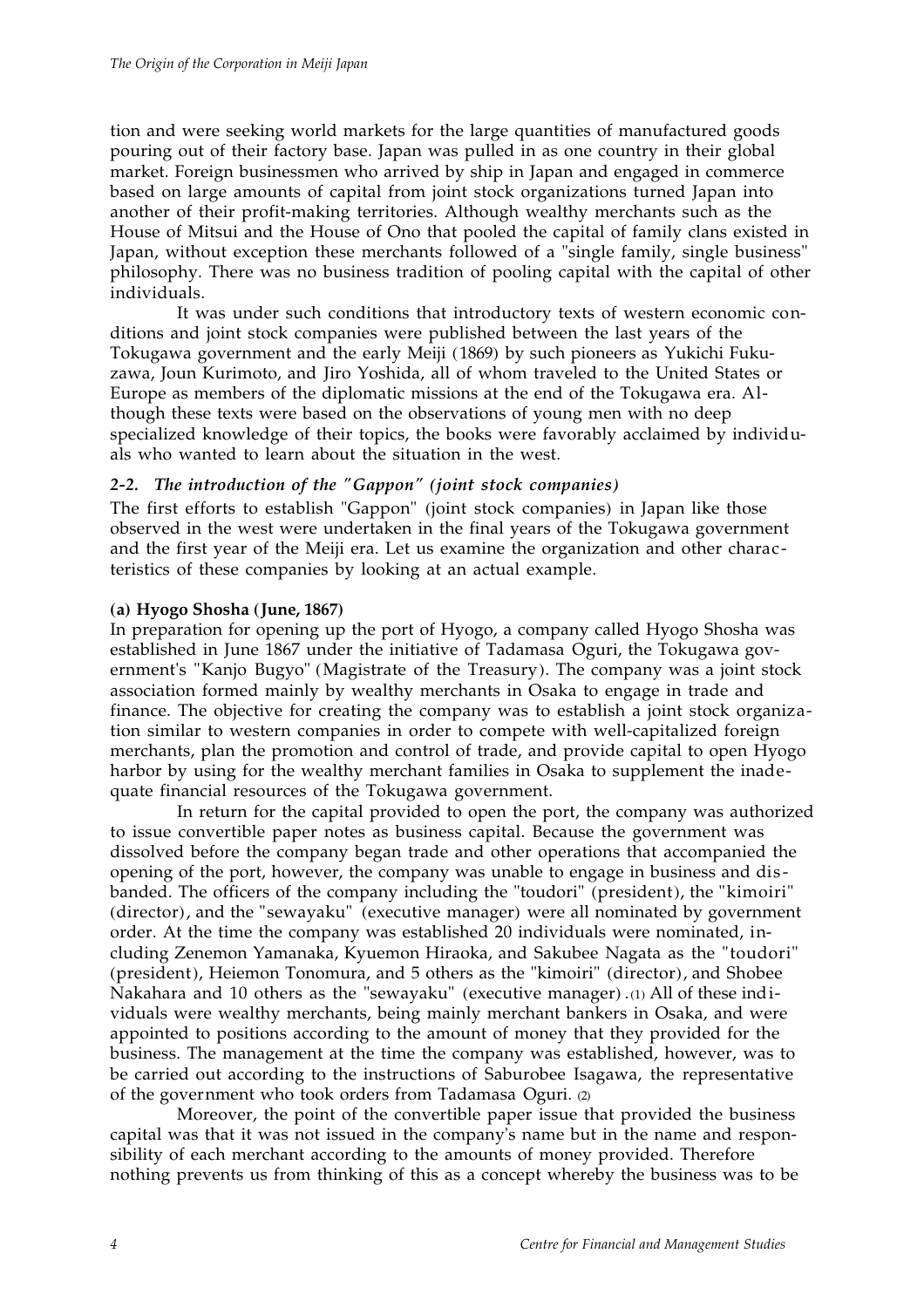conducted by pooling the capital of all individuals who made up the same trading company. Accordingly, I may conjecture that the function of all officers, beginning with the "toudori" (president), was no more than performing activities such as negotiating with the government about the funds to be provided and the proportion of money the government would receive. Judging from these facts, the concept of management based upon a management structure did not exist at this company, nor can the concept of free buying and selling of stock and shareholders' liabilities be observed. Given this situation I may state that this company was merely a "Nakama kumiai" (guild-like union) formed by merchants to provide funds to open up the port.

#### **(b) Shoho Kaisho of the Shizuoka han (January 1869)**

At the advice of Eiichi Shibusawa following his return from Paris, a Company called Shizuoka Shoho Kaisho was established in January 1869 by pooling the Shizuoka han's (feudal clan) funds and subscription funds raised from within the domain based upon loans from the government. The focus of the company was loans to growing businesses to increase output, savings, and the purchase and sale of staple products of the inside and outside of the clan's area of jurisdiction. Although the capital structure was partly public and partly private, in addition to successfully pooling capital it was also a business success. The fact that the company's methods of purchase and sale, profit distributions, rate of interest on savings, loans and other information were codified as the "Shoho Kaisho Kisoku" (Shoho Kaisho Rules)(3) in the first year of the Meiji era can be highly regarded.

As the company's officers Shiro Hiraoka and Naosuke Oguri were nominated as the "okanjokumi kashira" (president) and Eiichi Shibusawa was nominated as the " kanjokumi kashirakaku" (deputy president) at the order of the clan. (4) Although regulations concerning the officers' work functions were not set forth, Shibusawa presided over most of the actual business. Because of the fact that management was carried out by Ichioh Ohkubo, the "churo" (senior retainer) with the most important role in the Shizuoka clan (5), however, it is hard to claim that management was not colored by management of the clan or that management was conducted under a management organization. Moreover, there existed no concept regarding the buying and selling of shares, the activity lacked the principal of constant capital because anyone was permitted to withdraw his funds during the business' existence, and shareholder liability was unlimited. The concept of limited shareholder liability can still not be found.

#### **3. The initial transplantation phase**

#### *Osaka Kawase Kaisha (Osaka Exchange Bank) (August, 1869)*

Based upon the direction and instructions of the Meiji government's "Tsushoshi" (Magistrate of Trade and Finance) around May and June of 1869, Kawase Kaisha (exchange bank) and Tsusho Kaisha (trade company) were established in the eight open ports in Japan. These companies were founded for the purpose of promoting domestic business and foreign trade and to improve the flow of capital. The Kawase Kaisha specifically were established in imitation of western banking system. Wealthy merchants were the principal source of capital for these companies in their respective port cities. The relationship between the Kawae Kaisha and the Tsusho Kaisha was much like two wheels on a cart = the equity capital of the Tsusho Kaisha was deposited with the Kawase Kaisha, which in turn provided loans for the various companies operating under the umbrella of the Tsusho Kaisha. Following management failures at both organizations, these companies were disbanded when the Kokuritsu Ginko (national bank) were established beginning in 1873. Because the Kawase Kaisha and the Tsusho Kaisha that were established in each open port had been founded in accordance with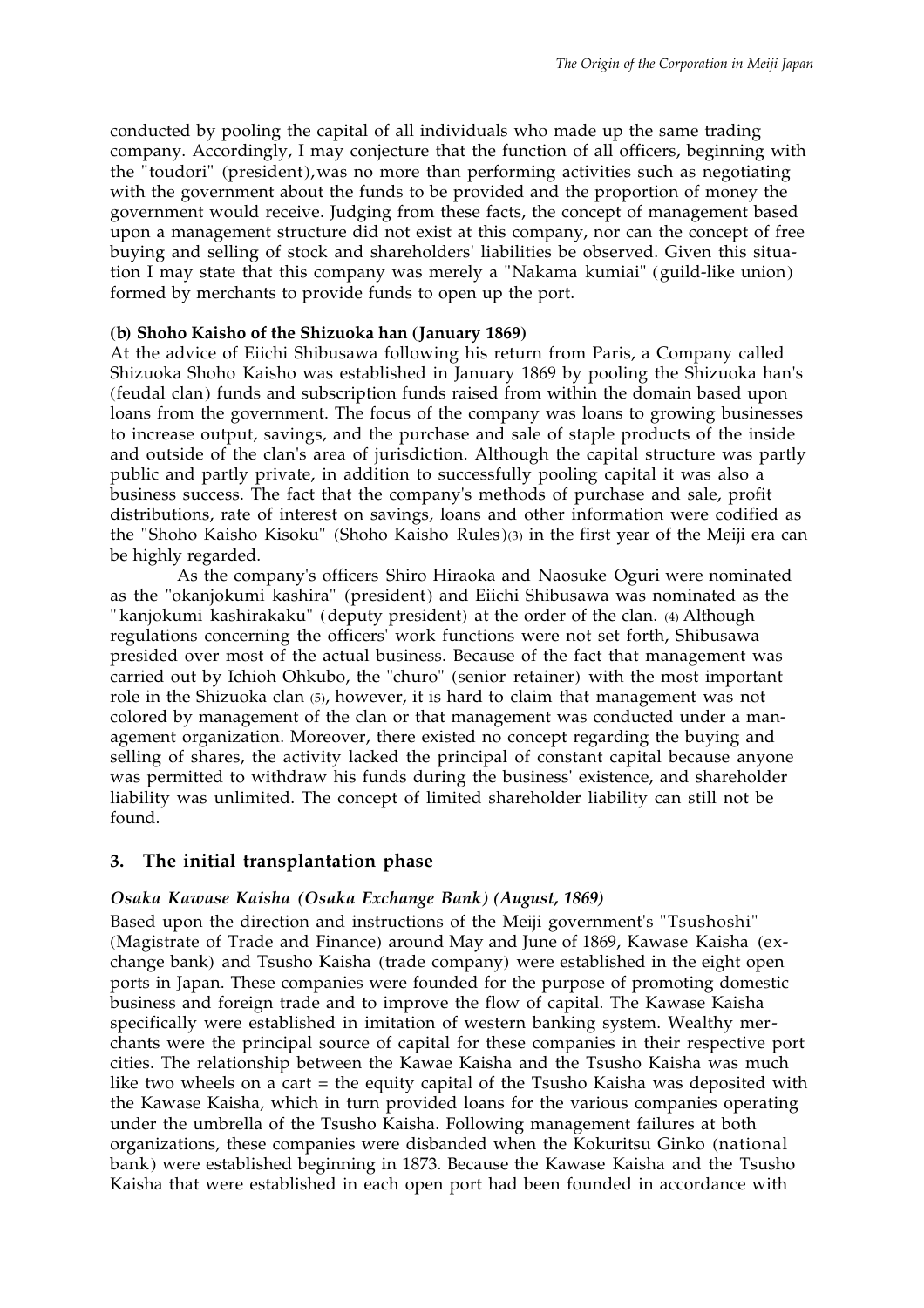the regulatory manual published by the government (6), their organizations were the same. Let us examine that organization now, taking up the actual example of the Osaka Kawase Kaisha (Osaka Exchange Bank) (founded in August 1869), for which many original resources are extant. Although the bank managed businesses such as deposits, loans and foreign exchange in the manner of present-day banks, like special banks it issued convertible notes to raise its business capital.

The management of the Osaka Kawase Kaisha included the "sou toudori" (president), the "toudori nami" (deputy president), and the "kawasekata" (director), all of whom were nominated by official orders. Ten individuals including Motonosuke Mitsui, Zensuke Ono, Zenemon Yamanaka and Hachirozaemon Shimada were nominated as the "sou toudori" (president). Of these, Mitsui, Ono and Shimada were nominated in their capacity as the "bantou" (manager) of their respective business houses (e.g., the House of Mitsui). The business functions of the officers were not stipulated by regulations. But all of the presidents jointly signed for important matters of the company and were collectively responsible. Each president individually decided upon all other matters that were his direct responsibility. The deputy presidents and directors were mainly responsible for business activities within the company. For each of the three top positions indicated above, ten individuals were selected from officers each month to carry out business. Those individuals among the "toudori" (president) who were not selected to be present acted in a capacity as "tedai" (assistant manager) of their respective house.

Among the employees "torishimari" who was equivalent to the section chief manager was assigned to the top position. Individuals such as the "tedai" (assistant manager) of the "sou- toudori" (president) were appointed to this position and were responsible for the various activities classified as in-house regulations, supervision of bank note production, supervision of gold note conversion procedures, lending supervision, and so on. In addition, an in-house council equivalent to a general meeting of shareholders was convened as the organ for deliberating important matters. (7) Because of the fact that all of the "sou-toudori" (president) and all of the "torishimari" ( section chief manager) signed and put their seal impression on the accounting reports (Record of Accounting) presented to the government (8), this can be viewed as the equivalent of the "sou-toudori" (president) signing and putting his seal on the document as the head of the company and each "torishimari" ( section chief manager) signing and putting his seal on the document as the person in charge of the various activities they supervised. Although the three top levels of officers such as the "sou- toudori" (president) were nominated by Government's order and performed their duties on the basis of monthly rotations, this doesn't prevent us from regarding the functions listed above and the accounting report form as indicative of a management organization within the company.

The responsibilities of the shareholders were not touched upon in the "Kawase Kaisha Kisoku" (Exchange Company Rules)(hereafter, Rules). A background check when an individual entered the company (i.e., when a new person provided capital) (Rules, Article 14) and prior approval from the company for selling and buying shares (Rules, Article 8) were required, however. Because of the fact that these formalities can be regarded as an investigation into whether the person had the ability to make payment for the company's liabilities, I may conclude that the company shareholders' liabilities were unlimited. Moreover, with regard to the reform of the Kawase Kaisha that accompanied the official announcement of the "Kokuritsu Ginko Jorei" (National Bank Regulations), in Article 2. (9) of the contract agreement "Kawae Kaisha no Hentai nikansuru Keiyakusho" (Amended Rules for Exchange Companies) entered into by Government's high officer Kaoru Inoue in 1873 as well, the liability of shareholders was unlimited.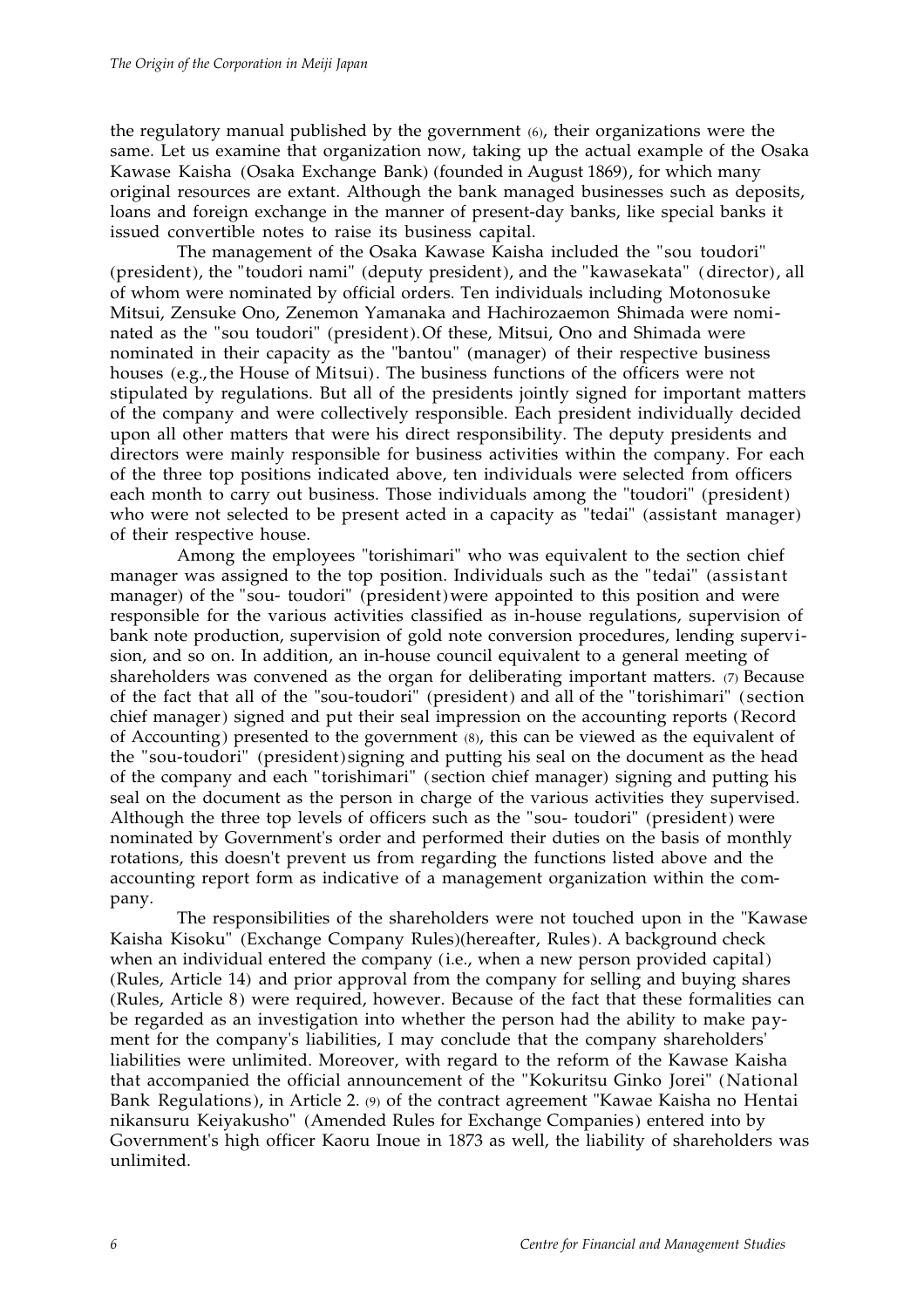We should not regard the three important prerequisites of the joint stock company = the existence of a management organization, the free trading of shares and shareholders' limited liability = as characteristics independent of one another. Rather we should think of them as having a mutually logical relationship. Accordingly, although the existence of a management organization at the company was noted earlier, given the fact that the free trading of shares was restricted and the fact that shareholders' liability was unlimited, I still cannot say that the company had reached a pure join stock company form.

## **4. The second transplantation phase**

#### *4-1. The enactment of the Kokuritsu Ginko Jorei (National Bank Regulations)*

The smooth circulation of capital funds was an indispensable prerequisite for designing the national policy of "Fukoku kyohei" (rich country strong military) and "Shokusan kogyo"

(encouragement of new industry). For this reason, following the failure of the Kawase Kaisha (exchange bank) that imitated western banking system under the direction of the Meiji government, the creation of a modern bank in order to reform the currency system and provide capital to manufacturing became an urgent matter.

Based on the aggressive proposals of Government high officer Hirobumi Ito, the " Kokuritsu Ginko Jorei" (National Bank Regulations) (hereafter, Regulations) were enacted in November 1872 based on the American national bank system model with its joint stock company structure. Because it was similar to the special rights law (commonly known as the National Currency Act) that established the same kind of bank system in the U.S. and enacted the same regulations, it simultaneously transplanted the banking system and the joint stock corporation system to Japan from the U.S.

The "Shihei Jorei" (Paper Currency Regulations), the rough draft of the Regulations that were adopted, was based on the original text of the U.S. National Currency Act of 1863 (10), with portions revised to fit the national conditions in Japan. Comparative research on both documents shows that in the U.S. Act, shareholders' liability was regulated by a guarantee limit to twice the total investment balance (Article 12). In contrast, in the Shihei Jorei shareholders' liability was regulated in principle to an obligation in proportion to the total investment balance, making shareholders' liability unlimited. With regard to the election of management officers and the free buying and selling of shares, the Shihei Jorei were similar to the American act.

In the Regulations, however, a provision was attached (Article 5, Section 3) requiring prior approval from the "toudori" (president) and the "torishimariyaku" (director) when buying or selling shares, and the following three types of responsibilities as well were enumerated with regard to shareholders' liabilities.

- (a) The obligation to bear bank profits and losses in proportion to the total investment balance. (Regulations, Article 5, Section 5)
- (b) With regard to mistakes in the conversion of notes, taking deposits, and in relation to exchange bills and written bills, shareholders must temporarily pay in proportion to their total investment balance. (Regulations, Article 11, Section 5)
- (c) In the event of bankruptcy of the bank, shareholders will be responsible to the extent of their total investment balance. (Regulations, Article 18, Section 12)

With regard to shareholders' liability as stipulated by these Regulations, some scholars have expressed the opinion that these create limited liability. Others are of the opinion that the provisions in (b) set restrictions on limited liability to a certain extent, and still others assert that the provisions contain contradictions that make it difficult to recognize limited liability and thus resulted in unlimited liability. With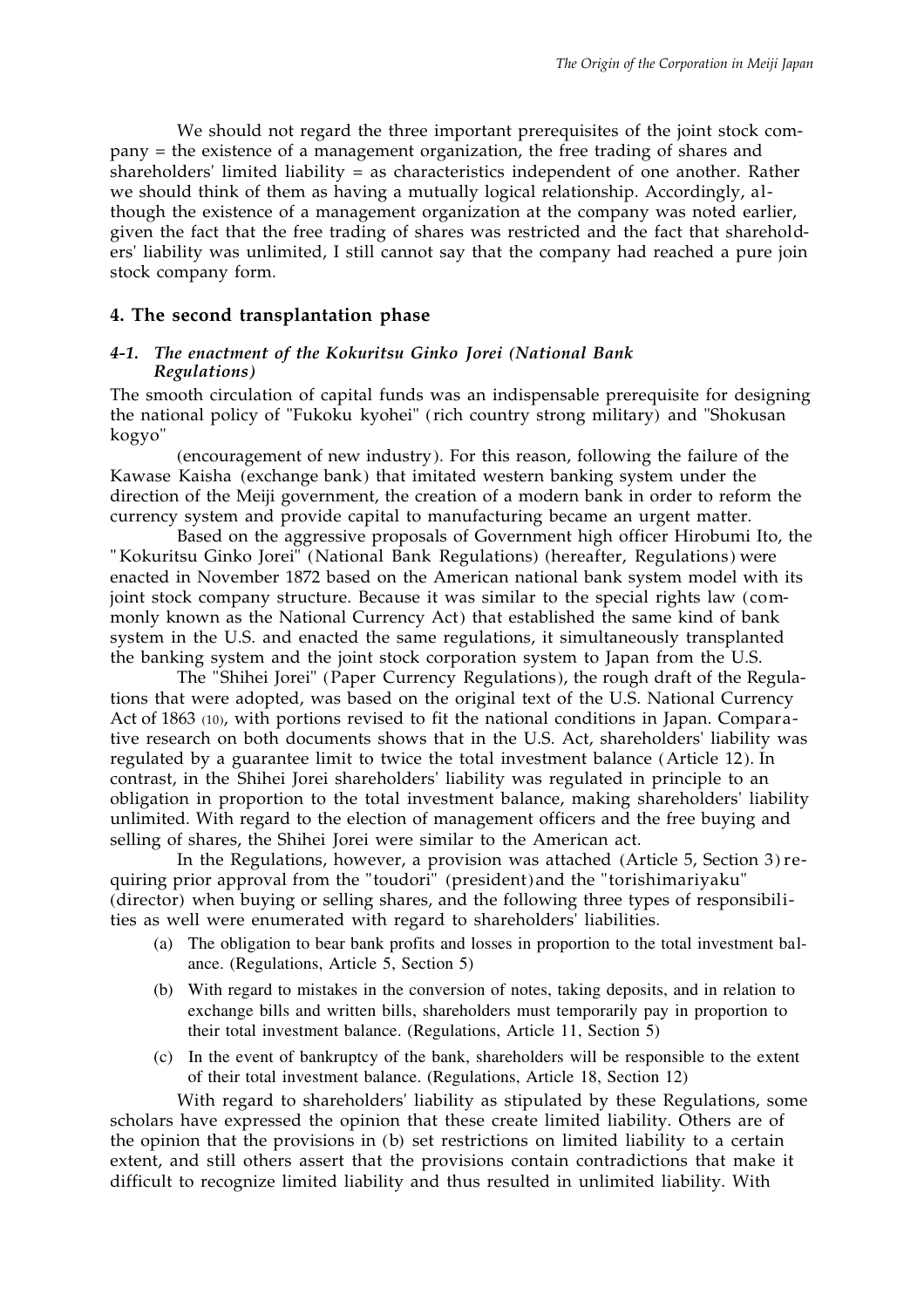regard to how the above shareholders' liability provisions were understood by the parties they regulated, I will make this clear in the next section by taking up and analyzing the actual changes in the shareholders of the Daiichi Kokuritsu Ginko (Daiichi National Bank), which was established in accordance with these regulations. Furthermore, with regard to the prior approval terms and conditions for the stock as well, I will clarify how this was handled under actual management conditions.

As the management organ of the Kokuritsu Ginko (National Bank), three top levels officers were nominated as the "toudori" (president), the "fuku toudori" (deputy president), and the "torishimariyaku" (director). According to the stipulated nominating procedure for these individuals, five or more individuals from among those shareholders with thirty or more shares were nominated as the "torishimariyaku" (director) at the general meeting of the shareholders. (Regulations, Article 3, Section 2, Article 2, Sections 4 and 5). One individual each would then be elected as the "toudori" and the "fuku toudori" through consultation among the "torishimariyaku" . (Kokuritu Ginko Seiki\_Enforcement of National Bank Regulations (hereafter, Enforcement), Teikan Bunrei\_Form of Articles of Association, Article 6). In addition, provision was made for the "torishimariyaku" to elect managers such as the "shihainin" (chief manager) and the "kaikeiyaku" (accountant) to handle the actual duties of the bank. (Regulations, Article 4, Section 3)

The following provisions were made regarding the professional ability of the officers and the "shihainin" (chief manager).

\_The limitations on the official authority of the "toudori" (president) and the " torishimariyaku" (director) will be stipulated in the Articles of Association and the Moshiai Kisoku (Rules of respective bank). (Regulations, Article 4, Section 7)

\_The "toudori" will be responsible for the overall operation of the business of the bank. However, matters such as new business proposals and expenditures of an unprecedented nature shall be decided based upon consultation among the "torishimariyaku" . (Enforcement, Form of the Rules of respective bank, Article 8)

\_The "fuku toudori" (deputy president) will act to fulfill the president's duties when the president himself is unable to do so. (Enforcement, Form of Articles of Association, Article 6)

\_The "torishimariyaku" are authorized to appoint managers for work under the " shihainin" (chief manager) as described earlier and administer personnel matters, in addition to being responsible for their duties according to the Regulations. (Regulations, Article 4, Section 3. Enforcement, Form of Articles of Association, Article 6)

\_The "shihainin" shall have the responsibility for money and valuables deposited with the bank, and shall carry out disbursements according to the directives of the " toudori" and "torishimariyaku" or the instructions of someone who has received such directives. (Enforcement, Form of Rules of respective bank, Article 7)

Normally the "shihainin" occupied the highest position of all employees and was selected from among individuals having a great deal of knowledge and experience in the actual business. His salary was the highest after that of the "toudori" , exceeding the salaries of the "torishimariyaku" . The "torishimariyaku" who served at the time were merely the large shareholders, and their positions did not mean they possessed specialized knowledge concerning the business or even that they worked full time. On the other hand, even if not stipulated in the Articles of Association or the Rules of respective bank, the "shihainin" was in fact advisor to the "toudori" and can be regarded as having responsibilities for management of the business in the same manner as the full-time directors. From the fact too that both the "toudori" and the "shihainin" signed and put their seal impressions on the convertible notes issued by their bank, we can see the serious responsibilities related to the "shihainin's" actual work. From these duties we can grasp that a management structure did exist at the Kokuritsu Ginko (national bank) established in accordance with the Regulations.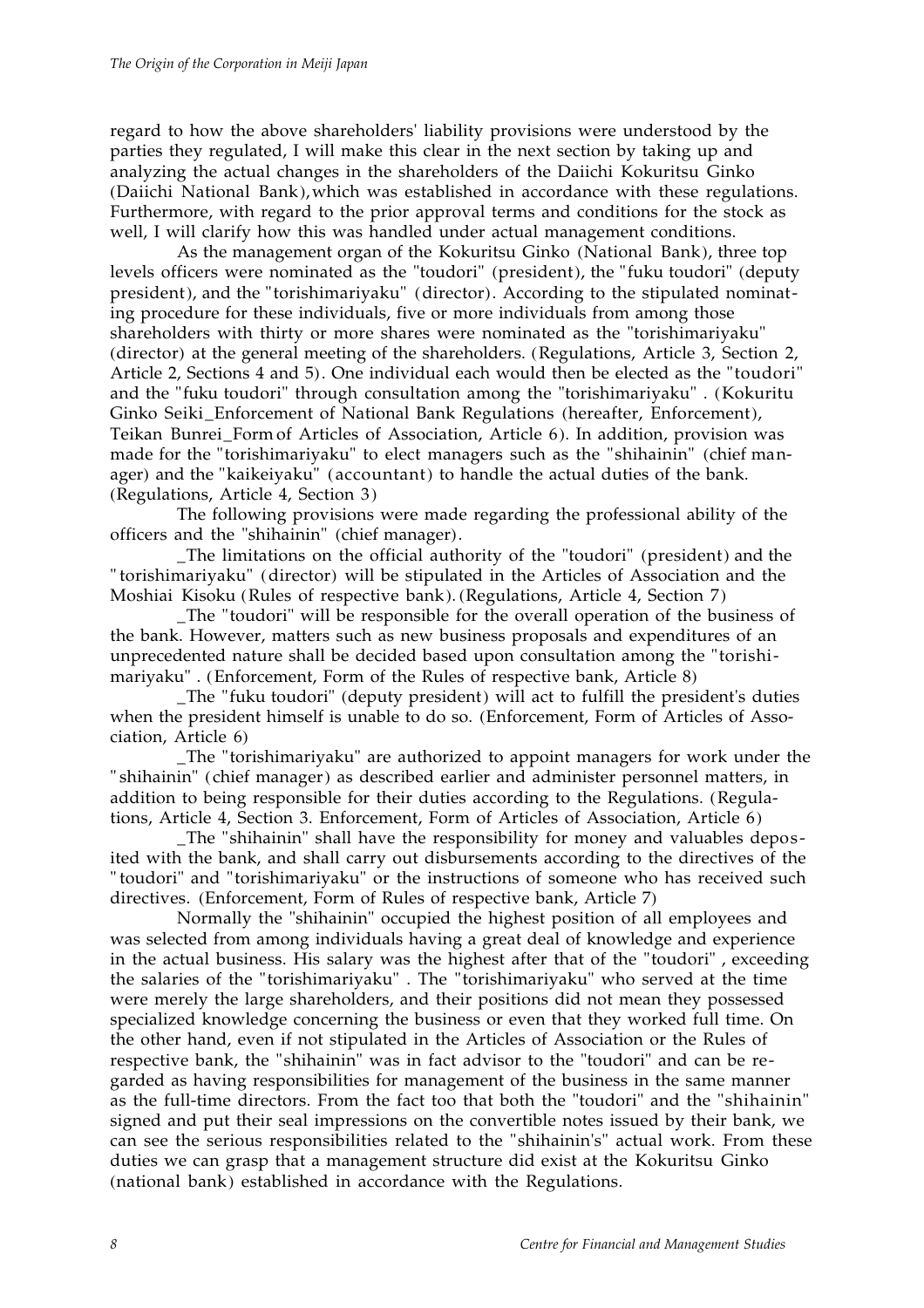The "shihainin" system did not have any relationship with capital funding under the commercial family management of the Edo period. Rather it grew from the custom of leaving the entire management of a store to a "bantou" (manager) who had special knowledge and a wealth of experience concerning the family business. Moreover, in a manufacturing business the "gishichou" (chief manager of engineering) was selected as the person responsible for technical matters. Following enactment of the Commercial Law in 1893, it became possible for directors to use their autonomous authority to select someone from among themselves to act as the "senmu torishimariyaku" (full-time managing director) (Commercial Law of 1893, Article 185). This selection of "senmu torishimariyaku" was a change intended to allow a director to act under the president to take responsibility for all of the top activities of the company. (11) With this, the "shihainin" system was developed, and a system that included the " shachou or toudori" (president), the "senmu torishimariyaku" (full-time managing director), and the "torishimariyaku" (director) was formed as the organ of management. This provision for the "senmu torishimariyaku" was eliminated with the new Commercial Law in 1899, and made a fixed item of each company's articles of association. Around the end of the Meiji era (which ended in 1912) the position of "joumu torishimariyaku" (managing director) was set up, and a management structure consisting of the "shachou or toudori" (president), the "senmu torishimariyaku" (senior managing director), the "joumu torishimariyaku" (managing director) and the "torishimariyaku" (director) soon proliferated and still exists today. Today it is the general practice for companies to set up a "joumu kai" (board of managing directors), consisting of the president, senior managing directors and managing directors, as well as a "torishimariyaku kai" (board of directors), comprised of the president and all of the directors, as the organizations for deciding a company's intentions with respect to business.

Finally, I would like to touch upon the significance of the Regulations. As noted earlier, because of the fact that the regulations was a special law providing the specifics for both the banking system and the joint stock company organization in an age when there was no modern commercial law, the Kokuritsu Ginko (national bank) established in every part of Japan were regulated and protected by these regulations. As a result, until 1979 all of the 153 banks that were established in the principal regions of every prefecture have the same joint stock company form, and played an important role as a model for the organization of commercial and manufacturing companies set up afterwards in each region. In an age when the communication of information was inadequate, the fact that Kokuritsu Ginko were set up as working examples in every part of the country was, I believe, extremely effective for setting the course of manufacturing at the start of the Meiji era. On the basis of this one may say that the Regulations was a special rights law that had tremendously important significance for delineating one phase in the history of Japan's financial system and legal system and the history of Japan's social and business development.

Moreover, although one might assume from the name "Kokuritsu Ginko" (national bank) that these were banks established with government funding, in fact private individuals established the banks in compliance with national regulations. The national banks in the U.S. that were copied in Japan were banks with a joint stock company structure, established by national law in contrast with to state banks that were founded according to the laws of each state in the U.S. Accordingly, when the Regulations was enacted and the words "Kokuho Ginko" (national law bank) where translated, the phrase was translated as "national bank" and the banks christened Kokuritsu Ginko (national bank).

## *4-2 Daiichi Kokuritsu Ginko*

The Daiichi Kokuritsu Ginko (Daiichi National Bank) was established in July 1873 as Japan's first national bank. The House of Mitsui and the House of Ono each provided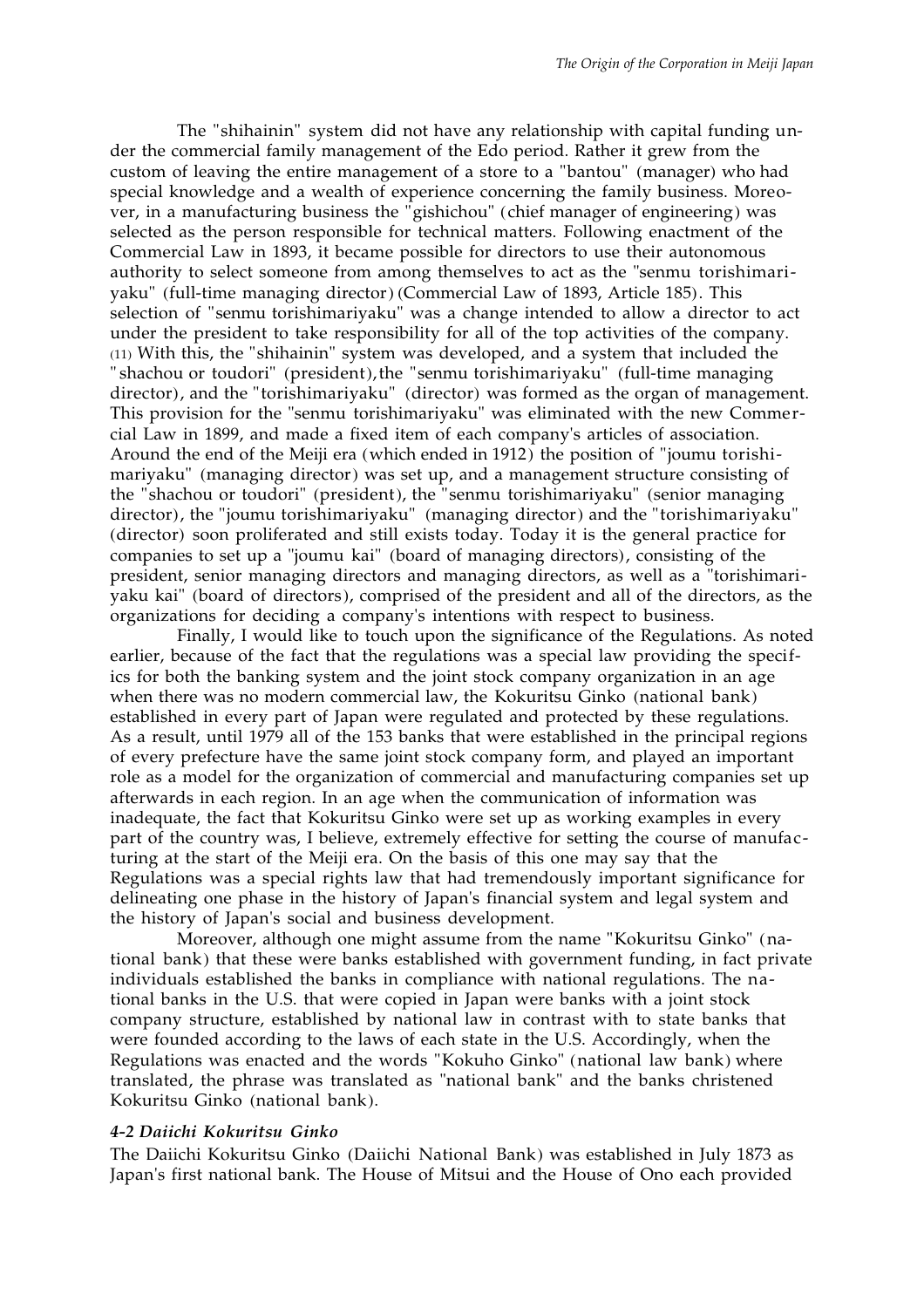one million yen in capital, and together with nearly \500,000 raised by public subscription the bank had equity capital of  $\lambda$ 2,440,800 ( $\lambda$ 100 per share, total of 24,408 shares). The bank had 71 shareholders, from all parts of Japan. Although the character of the Kokuritsu Ginko was largely regional in nature, we should nevertheless note the fact that in contrast the bank did business throughout Japan immediately after it opened its doors. The number of shareholders grew each year, reaching 309 shareholders by the end of 1879.

The bank had dual characteristics as a special bank that issued convertible notes and as an ordinary bank that conducted business such as taking deposits, making loans, and handling foreign exchange.

In this section, I will explain how the Kokuritsu Ginko Jorei (national bank regulations --hereafter, Regulations) posed problems in the form of shareholders' liability and the actual limitations on the buying and selling of shares, based on the following reasoning and procedure.

The unlimited obligation to guaranty the liabilities of the partner using all of one's personal assets is in reality an extremely heavy burden. What is more, in the case where the partner that guarantees those liabilities is a company conducting a business, in many situations it will be impossible to estimate the financial amount. In addition, in a period of instability and rapid change like the beginning of the Meiji era, we can surmise that no one would buy or sell the shares of an unlimited liability company except for individuals who had some special relationship with the company or some special purpose. Moreover, in order to maintain the principle of no negative change in capital, when share trading is approved as an alternative to not returning paid-in capital a system to limit the liability of shareholders and allow the free trading of shares will be required whenever someone wishes to withdraw (Regulations, Article 5, Section 7). At the start of the Meiji era when knowledge about joint stock companies was still not widely known, trying to determine from the small number of stock trade precedents whether or not there existed any concept of shareholders' limited liability is problematic. But when companies authorized the trading of their shares through regulation or their articles of association, and stipulated provisions to limit shareholders' liability, and there were numerous examples of the buying and selling of its shares throughout Japan by various special interests, then I believe that nothing prevents us from concluding that the concept of shareholders' limited liability was understood between the parties involved. The fact that shares were bought and sold at a stock exchange serves as a system to given testimony to the fact that shareholders' limited liability and the free buying and selling of shares had a relationship that was separate but interdependent.

Based upon the above line of reasoning, I investigated the previously mentioned form of shareholders' liability and the actual circumstances surrounding the system for buying and selling stocks (prior approval) by analyzing actual changes in shareholders (shares) based upon management documents in the possession of Daiichi Kangyo Ginko (Daiichi Kangyo Bank, Limited.) The task in this research was to substantiate the process of understanding regarding shareholders' limited liability between related parties, the changes as the shareholders' limited liability concept took hold, and the free buying and selling of shares. I undertook this task by examining the actual changes in shareholders ( shares).

During the six and one-half years between August 1873 and December 1879, changes in the number of shareholders (shares) of Daiichi Kokuritsu Ginko show that trades of 20,107 shares were completed involving 701 shareholders. Although equity capital increased in the year following the bank's founding to  $\2.5$  million by March 1874, this subsequently declined to  $\overline{1.5}$  million in February 1876 with the collapse of the House of Ono. Because this resulted from a decrease in the special shares held by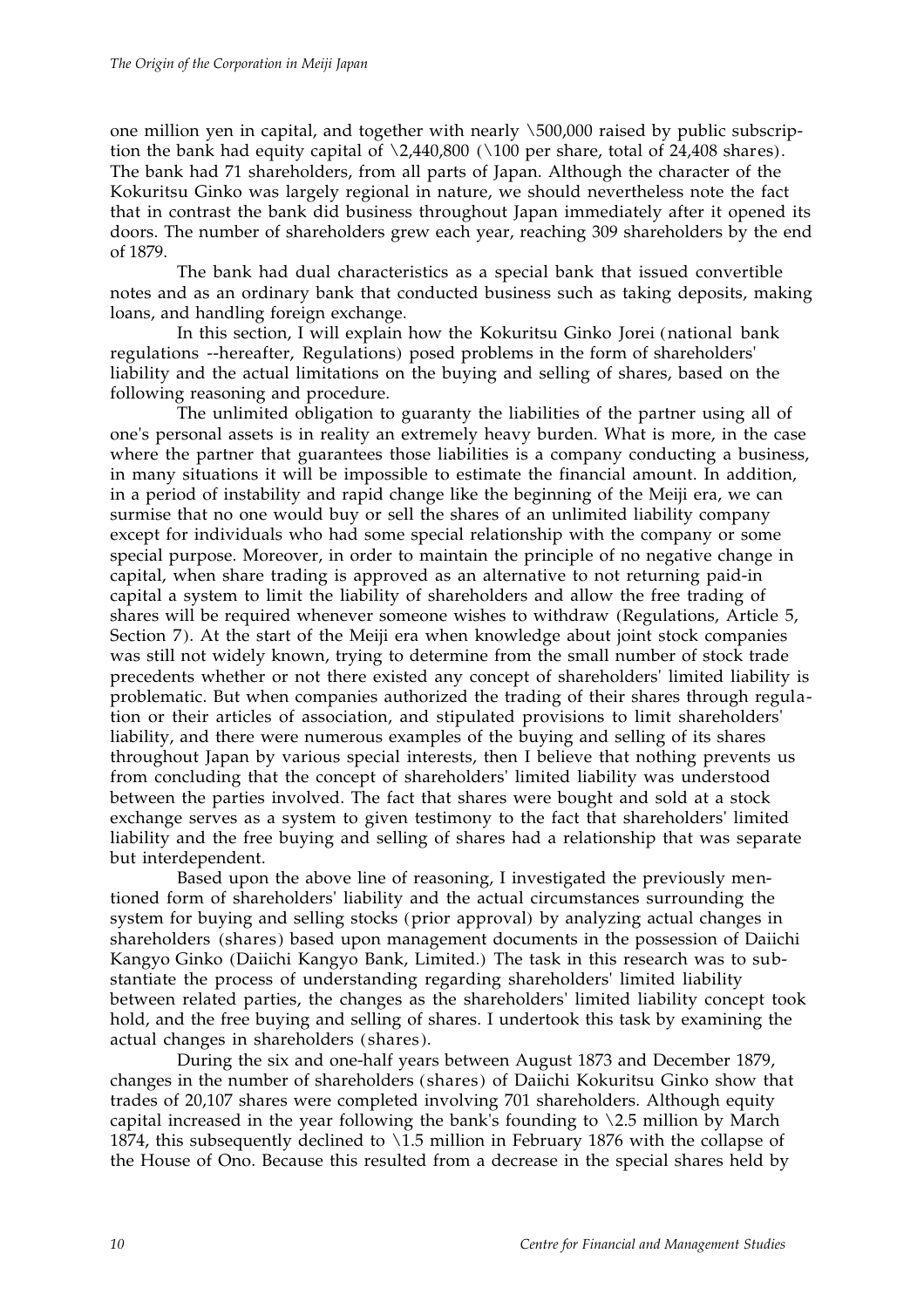individuals with relations to the House of Ono, there was no effect on the special shares held by other shareholders.

The results from analyzing the changes in the bank's shareholders (shares) point to the following characteristics during the six and one-half years following the bank's founding. First, a large number of individuals = 351 persons = became new shareholders through stock share trades. Second, the number of shareholders owing five or fewer shares of special stock increased from 14 persons (19.7%) at the time the bank was founded to 175 persons (56.6%) at the end of 1879 = shareholders became more fragmented. Third, While many of the parties who traded stock shares traded within the same prefecture, traded with someone in a nearby prefecture, or traded between Tokyo and the cities of Kyoto, Osaka and Kobe, trades were also made between regional cities and Tokyo. When I consider that the shareholders tended to become dispersed throughout Japan, it's possible to see that trades in the bank's shares were conducted on a nationwide scale.

Moreover, based upon the fact that a review of the management documents uncovered no records of prior investigations of buyers or prior approval when the shares were traded would lead me to conclude that in reality this provision was not implemented.

From this analysis of the actual changes in shareholders (shares), it is clear that changes to the bank's shareholders ( shares) were conducted freely, in all regions of Japan, among various holders of the special shares, and with some frequency.

Changes can be seen in the bank's shareholders (shares) beginning immediately after its establishment. I have avoided trying to draw year-by-year conclusions, however, because of the fact that during the first year there was only one trade within the House of Mitsui, and trading records for the second and third years are imprecise. Accordingly, in the actual circumstances it is possible to see the concept or understanding of shareholders' limited liability beginning to take hold from about the fourth year (January \_ June 1875).

According to the "The Fifty Year History of the Tokyo Stock Exchange", trading of the shares of the bank on the exchange began from September 1878, with 13 shares recorded in 1878 and 32 shares recorded in 187912. Because of the fact that, in contrast, the management documents of the bank show 4,755 shares traded in 1878 and 324 shares in 1879, even in 1878 and 1879 after being listed on the exchange almost all trades were mutual consents of related persons.

Given that the management organization was well-established following the founding of the bank, I can say that the bank's organization fulfilled the important prerequisites of a joint stock company  $=$  that is, (1) the existence of a management organization, (2) free trading of stock shares, and (3) shareholders' limited liability. Therefore we can say that the bank was Japan's first joint stock company.

## **5. The final phase (joint stock companies established after the Kokuritsu Ginko, up until enactment of the Commercial Law)**

Companies established with joint stock structures in the initial years of the Meiji era were of two types. The first were companies established according to the special rights law, such as banking regulations or government order. The others were companies established not according to regulation or directive but by individual effort following research on western systems and the precedent of the Kokuritsu Ginko (national bank). In the case of the latter, most examples of companies that did not resemble banks (such as private banks, etc.) = that is to say, ordinary companies = were insurance, railway and so on. Generally these companies were established by following mutual consent of related parties without a formal license, until a general company regulatory system set up, because there were no general laws concerning commercial activity, despite the fact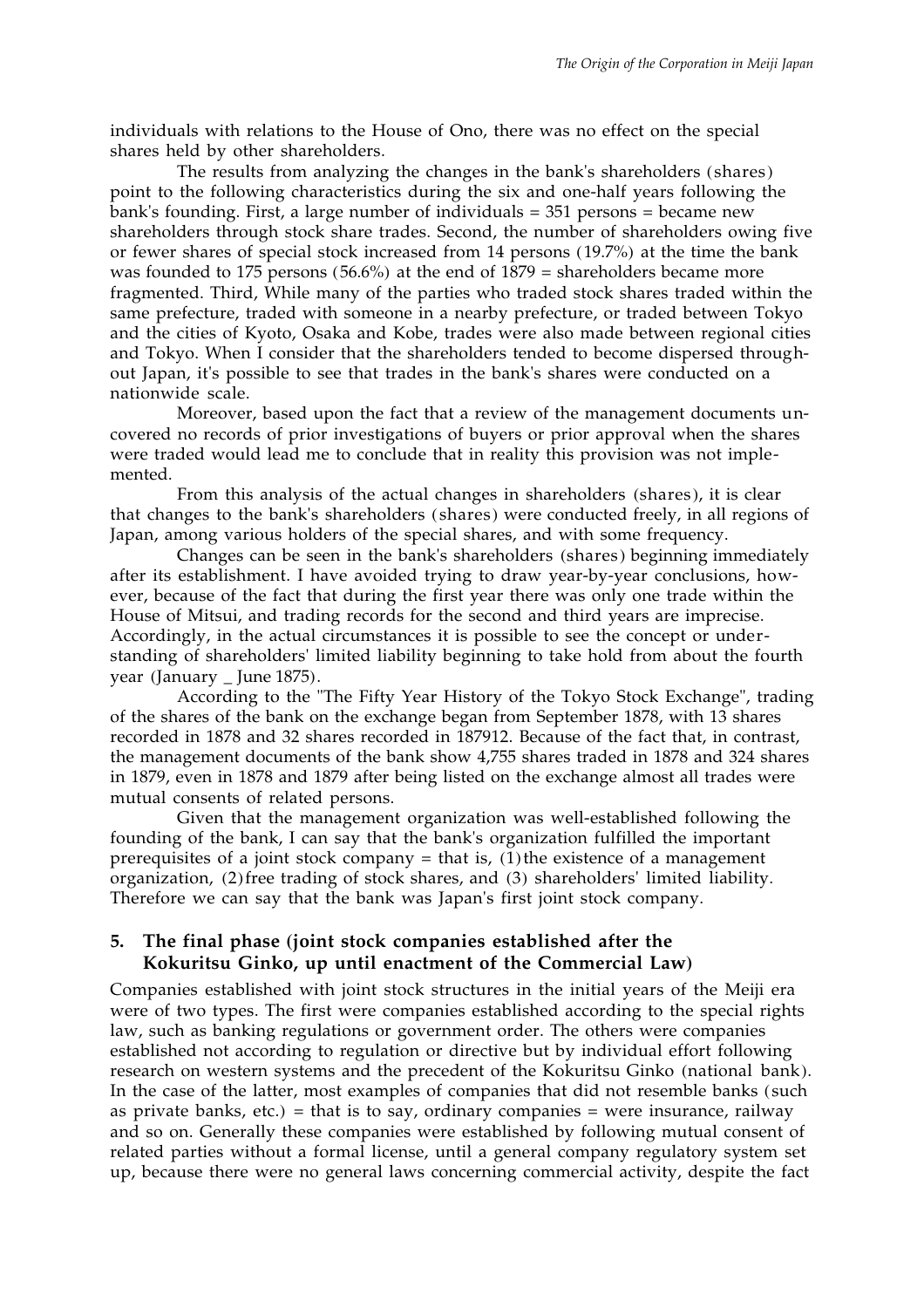that the regional authorities or government received applications and directed their articles of association and rules. With regard to companies that resembled banks, they received a government license following application through the regional authorities and an analysis by the Ministry of Finance.

# *5-1 Companies established based upon various regulations proclaimed after the Kokuritsu Ginko Jorei*

# **Kome Shokaisho (Rice Exchange Company) and Kabushiki Torihikisho (Stock Exchange Company)**

On August 1, 1876 the Kome Shokaisho Jorei (rice exchange company regulations\_here after, Rice Regulations) were issued by the government, approving the establishment of Kome Shokaisho (rice exchange company) with a joint stock structure. Although these regulations did not touch upon the issue of shareholders' liabilities, the Osaka Dojima Kome Shokaisho adopted a guarantee limited liability system restricting a shareholder' liability to three times the amount of total investment balance. This measure received the government's approval.

The government followed this by promulgating the Kabushiki Torihikisho Jorei (stock exchange company regulations\_here after, Exchange Regulations) on May 4, 1878, which approved the establishment of stock exchanges with joint stock structure. In Exchange Regulations, the government made provisions regarding shareholders' liability by separately specifying unlimited and limited liability in the Contract between the Government and the Company. Based on this the Tokyo Kabushiki Torihikisho (began operations on June 1, 1878) and the Osaka Kabushiki Torihikisho (began operations on August 18, 1878) both adopted a guarantee limitation restricting a shareholder' liability to two times the amount of total investment balance. This measure received the government's approval.

Both the Kome Shokaisho and the Kabushiki Torihikisho required prior approval for the buying and selling of their shares (Rice Regulations, Article 7, Section 4. Exchange Regulations, Article 13). But because shareholders carried the burden of two times or three times the total investment balance, this made the prior investigation of a shareholder's assets a matter of necessity. Accordingly, this prior approval was something related to the guarantee limitation and should not be regarded as meaning it restricted the so-called free trading of stock shares.

The officers of the Kome Shokaisho consisted of the "toudori" (president), the " fuku toudori" (deputy president) and the "kimoiri" (director). Officers were elected by nominating five or more individuals who held ten or more shares as "kimoiri" at the general meeting of shareholders. And then these "kimoiri" elected a "toudori" and a " fuku toudori" from among themselves. (Rice Regulations, Article 3, Section 2, Article 5, Section 3)

The duties of each officer were stipulated as follows.

\_Stipulated that the "toudori" (president) had the overall responsibility for the business of the exchange, and was responsible for leading the other officers, and stipulated the division of duties among the "kimoiri" (directors). (Rice Regulations, Article 6, Sections 1 and 2) \_The "fuku toudori" (deputy president) advised the president and acted on the president's behalf in the president's absence. (Rice Regulations, Article 6, Section 3)

\_The "kimoiri" (director) carried out the election of all managers from the "shihainin" \_\_\_(chief manager) down, and specified the division of duties and remuneration. (Rice Regulations, Article 6, Section 4)

The officers of the Kabushiki Torihikisho (stock exchange company) consisted of the "toudori" (president), the "fuku toudori" (deputy president), and the "kimoiri" (director). Officers were elected by nominating five or more individuals who held thirty or more shares as "kimoiri" at the general meeting of the shareholders. And then these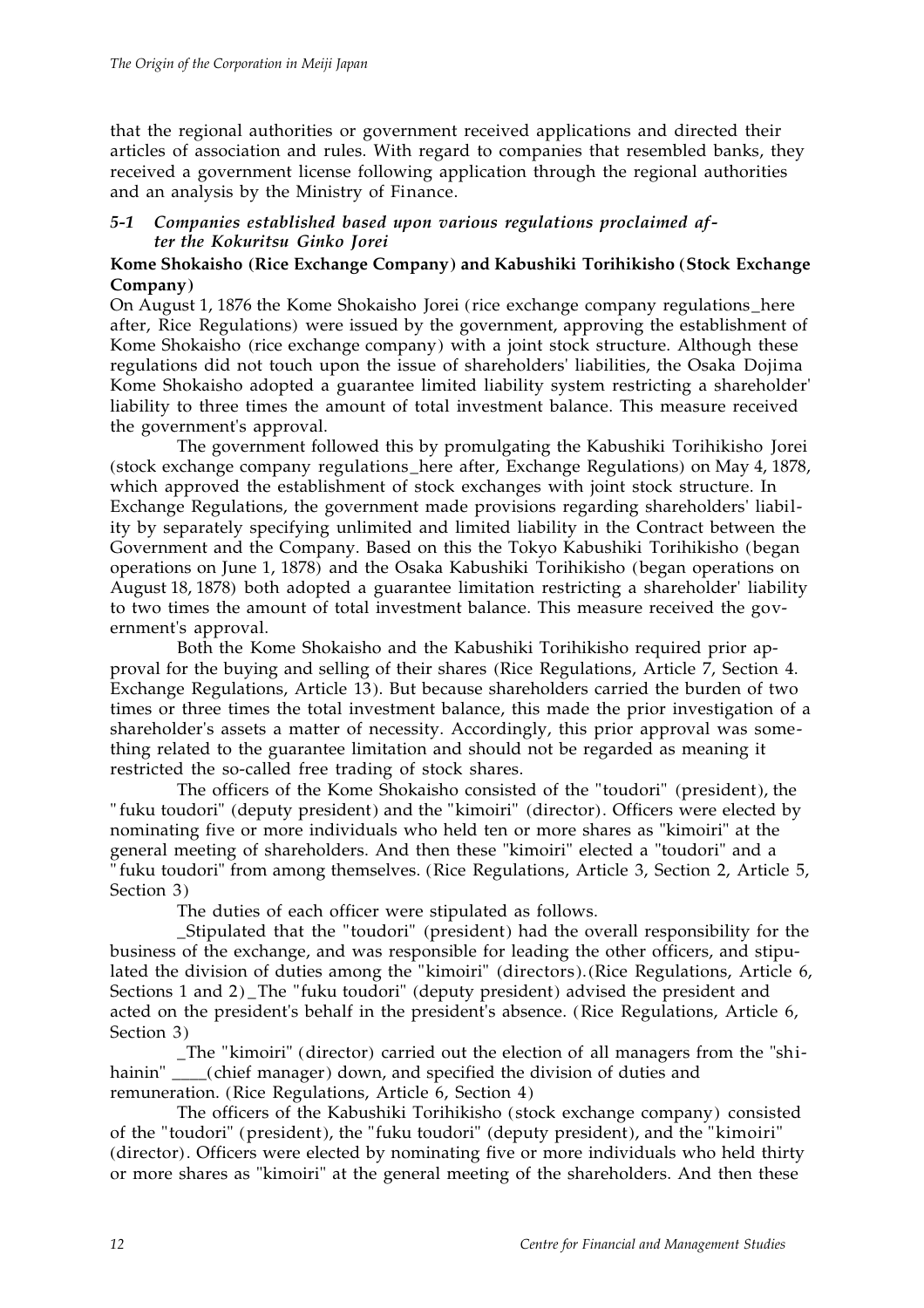" kimoiri" elected a "toudori" and a "fuku toudori" from among themselves (Exchange Regulations, Article 19).

The Exchange Regulations and the Articles of Association stipulated each officer's business functions. Furthermore, the Articles of Association for the Tokyo and Osaka Kabushiki Torihikisho had the following provisions identical to those of the Kome Shokaisho.

\_Stipulated that the "toudori" (president) had the overall responsibility for the business of the exchange, and was responsible for leading the other managers, and stipulated the division of duties among the "kimoiri" (director) .(Exchange Regulations, Article 21.

Articles of Association, Article 4, Sections 1 and 2).

\_The "fuku toudori" (deputy president) advised the president and acted on the president's behalf in the president's absence. (Articles of Association, Article 4, Section 3)

\_The "kimoiri" (director) carried out the election of all managers from the "shihainin" (chief manager) down, and specified the division of duties and remuneration. (Articles of Association, Article 4, Section 4)

Although the business functions of the offices of the Kabushiki Torihikisho were identical to those of the Kome Shokaisho, the articles of association clearly stated that the duties of the offices were "entrusted" . (Kabushiki Torihikisho Articles of Association, Article 1, Section 3) This made the existence of a management organization even more distinct. In the Kome Shokaisho, the authority and responsibility of the officer except the president were not definite, but in the Exchange Regulations the only authority and responsibility for the president was stipulated, authority and responsibility of all other officers were stipulated by the articles of association. (Exchange Regulations, Article 4, Section 23)

From the above functions for officers, I can ascertain the existence of a management organization at both the Kome Shokaisho and the Kabushiki Torihikisho. Furthermore, because there was a guarantee limit on the liability of the shareholders, and shares were listed on the stock exchange and free buying and selling carried out as will be discussed below, at both types of exchanges a joint stock company was created in both name and in fact.

One point we should note here is that the shareholders' limited liability in 1876 was a guarantee limitation of three times the total investment balance, which by 1878 had changed to two times the total investment balance.

# *5-2 Ordinary companies that were not based upon regulations* **Tokyo Kaijo Hoken Kaisha**

On August 1, 1879, the Tokyo Kaijo Hoken Kaisha (Tokyo Marine Insurance Company) began doing business as an ordinary company that was not based upon regulations or government directive. Seeing the need for property and casualty insurance for shipments of tribute rice to big cities that accompanied the cash payments of land taxes and documentary bill financing, the company raised capital mainly from Japan's nobility and Mitsubishi family and also from a broad public subscription. Established as Japan's first property and casualty insurance company, the company had equity capital of  $\setminus 600,000$  ( $\setminus 100$  per share, 6000 shares total). When it was founded the company had 203 shareholders.

The company's articles of association clearly specified the existence of a management organization, the free trading of the company's stock shares, and the limited liability of the shareholders, making it a complete joint stock company. The officers consisted of the "toudori" (president) and the "torishimariyaku" (director), who were elected at the general meeting of the shareholders. Anywhere from 3 to 7 "torishimariyaku" were elected from among shareholders with 30 or more shares, and the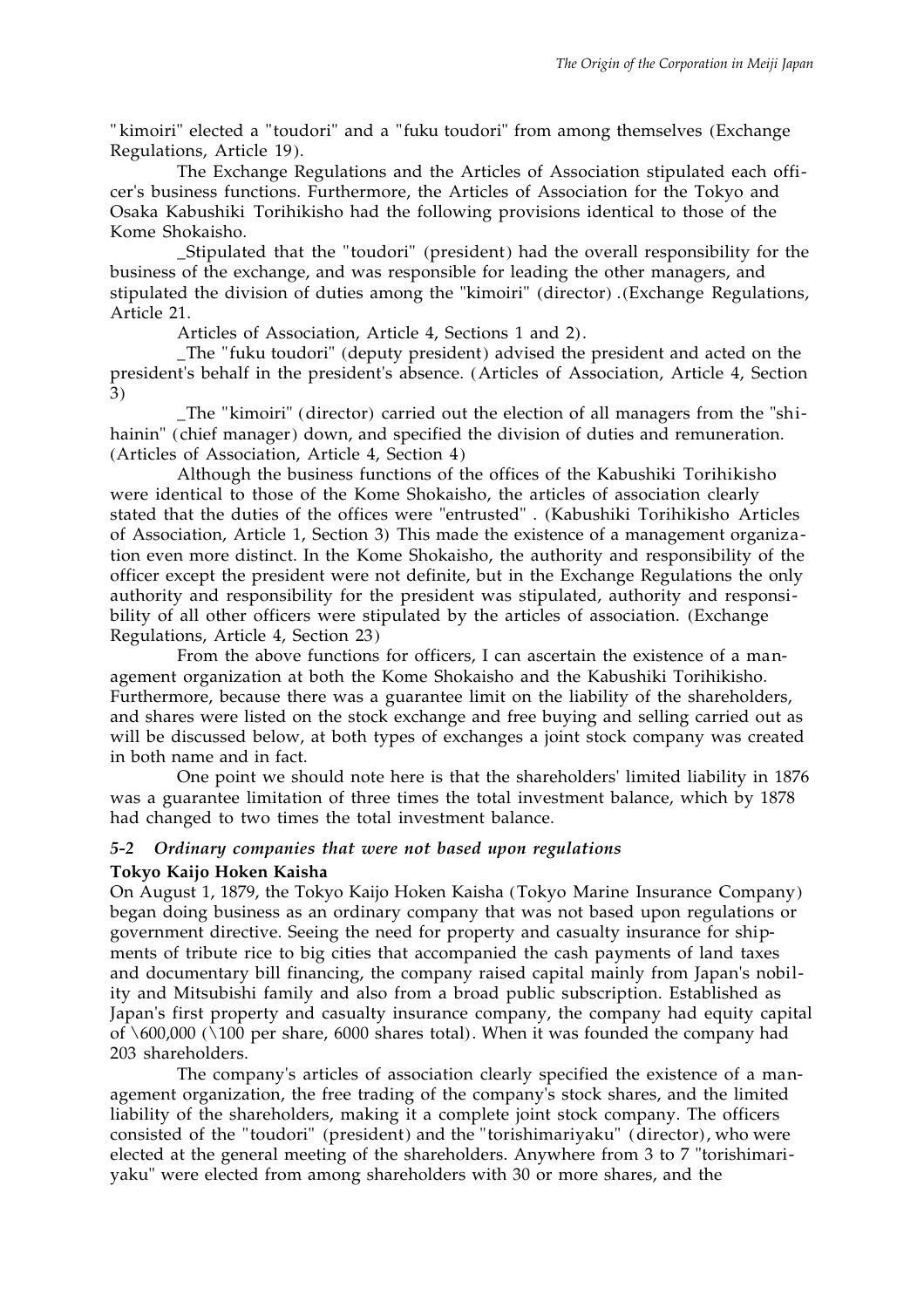" torishimariyaku" then elected a "toudori" among themselves. (Articles of Association, Articles 52, 32, 69)

The functions of the officers were stipulated as follows.

\_\_The " toudori" (president) presided as the chairman of the board of directors. (Article 69)

\_\_The "torishimariyaku" (director) was responsible for representing the company, nomination of managers from the "shihainin" (chief manager) down, and administering business actions. (Article 54)

The Articles of association stipulate that all of the directors represented the company and expressed as well the shouldering of liability, and the functions of the president and directors were more clearly specified than was the case with the Kokuritsu Ginko (national bank), the Kome Shokaisho (rice exchange company) and the Kabushiki Torihikisho ( stock exchange company).

The company liability was stipulated as limited to the total investment balance according to Article 4 of the founding documents, and with regard to the shareholders' liability Article 32 of the articles of association stipulated that there be a limit of no more than the total investment balance.

With regard to the buying and selling of shares, Article 11 of the same document authorized the free trading of the shares.

With the above provisions, the articles of association were so improved that all of the important joint stock company prerequisites were fulfilled. Because there were no large amendments accompanying the enactment of the Commercial Law in 1893, it has been conjectured that from the time of its founding the company received government guidance for spreading the complete joint stock company system and that detailed investigations were conducted regarding the company's system. (13) With regard to whether these various regulations were understood between related parties as the actual circumstances and whether or not they were implemented, I analyzed the actual changes in shareholders ( shares) using management documents in the possession of Tokyo Kaijo Kasai Hoken Kabushikikaisha (Tokyo Marine & Fire Insurance Company, Limited.).

During the six and one-half years from directly after the company's establishment and before stock certificates were created until the end of 1885, there were 256 trades involving 3,481 shares of stock.

The changes to the companies shareholders (shares) were characterized by the fact that half of the shareholders who sold were shareholders from the time the company was founded, the shareholders who sold their shares were almost entirely individuals residing in regions throughout Japan, the trading was carried out on a nationwide scale, and regardless of the changes every year to the shareholders (shares), there were no changes in the distribution of the special shares. Accordingly, at the end of 1885 the number of shareholders had increased by four individuals since the time of the company's founding to 207 individuals.

Because of the fact that with the exception of a 6% dividend in the first business year (August \_ December 1879) the company paid dividends of 9% or more every year until 1895, I believe that the related parties recognized the company's shares as dividend-bearing negotiable securities that could be traded. The fact that this resulted in active trading also accelerated the understanding of the shareholders' limited liability, and the concepts or understanding can especially be said to have taken firm root with the company's listing on the Tokyo Kabushiki Torihikisho (Tokyo Stock Exchange) in April 1884. Despite the fact that the company establishment was not legally supported by government decree, that fact that the company achieved a joint stock company structure, both institutionally and substantially, is worthy of special mention in the history of business enterprise development.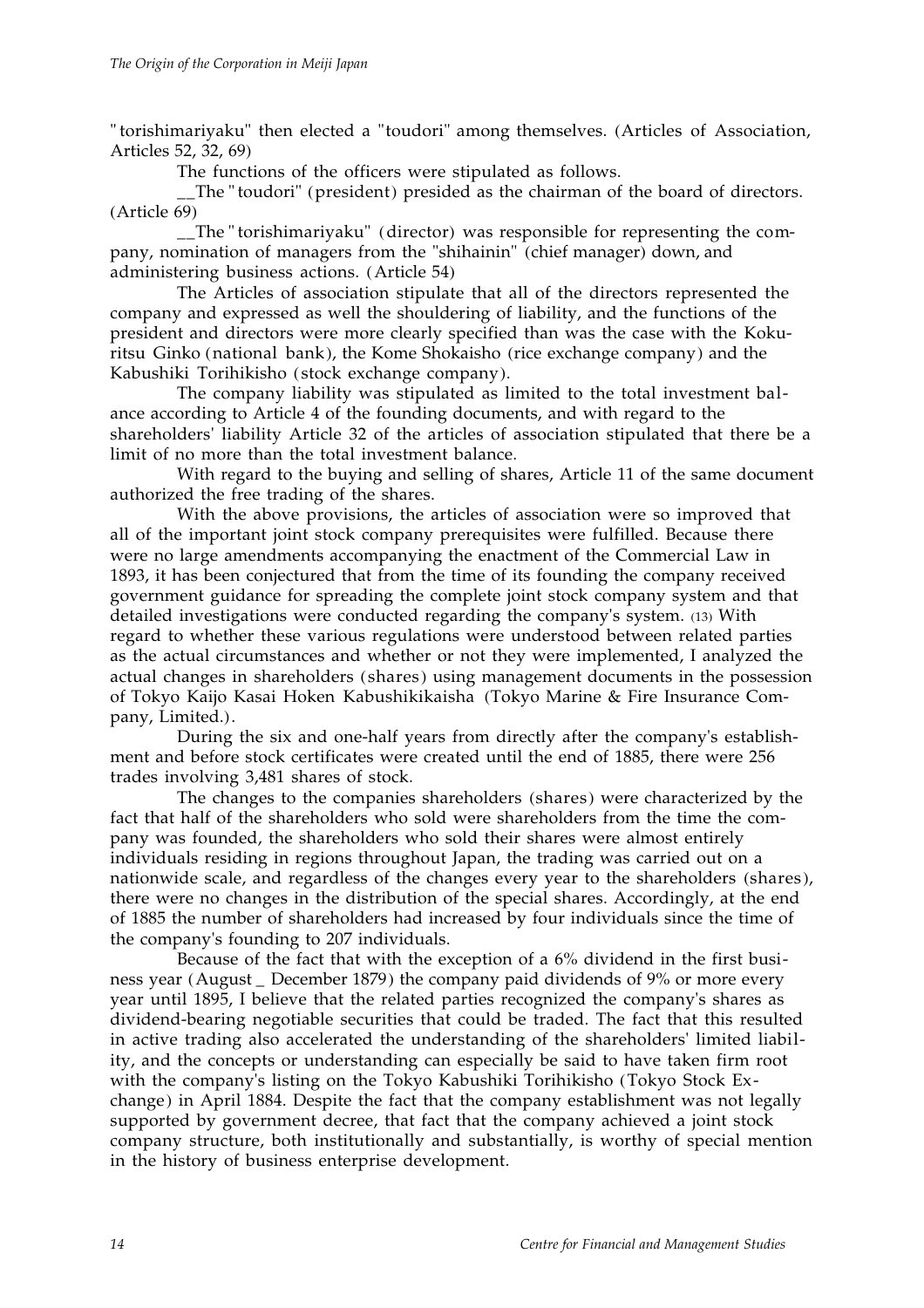Because the company was not based upon government regulation or directive, this meant that the limited liability of stipulated in the company's articles of association was not legally guaranteed. Accordingly, the limited liability was publicized by the use of the word "Yugen" ("Limited") in the company's seal as well as by the company's name, which was the "Yugen Tokyo Kaijo Hoken Kaisha" (Tokyo Marine Insurance Company, Limited).

In 1880, the year after the Tokyo Kaijo Hoken Kaisha was founded, the Maruya Shosha (Maruya Trading Company), a company that resembled a limited partnership, was reorganized under a joint stock company structure as the "Sekinin Yugen" (Limited) Maruzen Shosha (Mruzen Trading Company, Limited). the Meiji Seimei Hoken Kaisha (Meiji Life Insurance Company, Limited.), established in 1881, also limited the company's liability and publicized this by adding the words "Limited" to its name. In England, where the Limited Liability Law

(commonly known as the Limited Liability Act of 1855) (14) was enacted in 1855, limited liability companies with 25 or more shareholders and certain conditions such as three quarters of their nominal equity capital being raised through public subscription were required to attach the word "Limited" or "Ltd." to the end of their company name. Although a translation of this act still had not been published in Japan when the Tokyo Kaijo Hoken Kaisha was founded, it's likely that the word "Limited" or abbreviation "Ltd." was displayed on the envelopes or documents of English limited liability companies and that individuals at the Tokyo Kaijo Hoken Kaisha who saw this were naturally interested because they thought the concepts were similar.

Moreover, we should note the fact that the Ministry of Justice published translations of western company laws at this time. Translations of English laws were published in 1871 and translations of French laws in 1875. The fact that shareholders' liabilities at English joint stock companies and at French Société Anonyme (= joint stock company) were limited to the amount of the total investment balance became known at this time. In 1875, the House of Mitsui submitted a request to the government for approval to establish a bank with a joint stock company structure that limited shareholders' liability, similar to the French Société Anonyme. The government, however, refused to authorize a private bank with limited liability. The structure was amended to unlimited liability and the company received approval to begin banking operations in July 1876.

In addition to the actual examples of Kokuritsu Ginko (national bank), Kome Shokaisho (rice exchange company) and Kabushiki Torihikisho (stock exchange company) based upon regulations that were mentioned earlier, I will argue in Section 6 that the number of ordinary companies that met the joint stock company prerequisites \_ management organization, free buying and selling of stock shares, and shareholders' limited liability \_ began to increase following the mastery of western business law and the establishment of Tokyo Kaijo Hoken Kaisha (Tokyo Marine Insurance Company).

### *5-3 Companies established by government decree*

#### **Nippon Yusen Kaisha.**

On September 29, 1885, the Yusenkisen Mitsubishi Kaisha (Mitsubishi Mail Steamship Company) and the Kyodo Unyu Kaisha (Kyodo Transport Company) merged under a government decree based upon the government's ocean transport policy to establish the Nippon Yusen Kaisha (Nippon Yusen Company). \_The former company was a proprietorship run by the Iwazaki family (= the House of Mitsubishi), while the latter was a firm organized as a joint stock company that had been established by government decree that raised capital through public subscription throughout Japan. Total equity capital of the new company was \11.0 million ( $\overline{\smash{\big)}\}$  per share, total of 22,000 shares), with  $\setminus$  5.0 million from the Mitsubishi side and  $\setminus$  6.0 million (including  $\setminus$  2.6 million of government funding) from the Kyodo Unyu side. It was the largest company established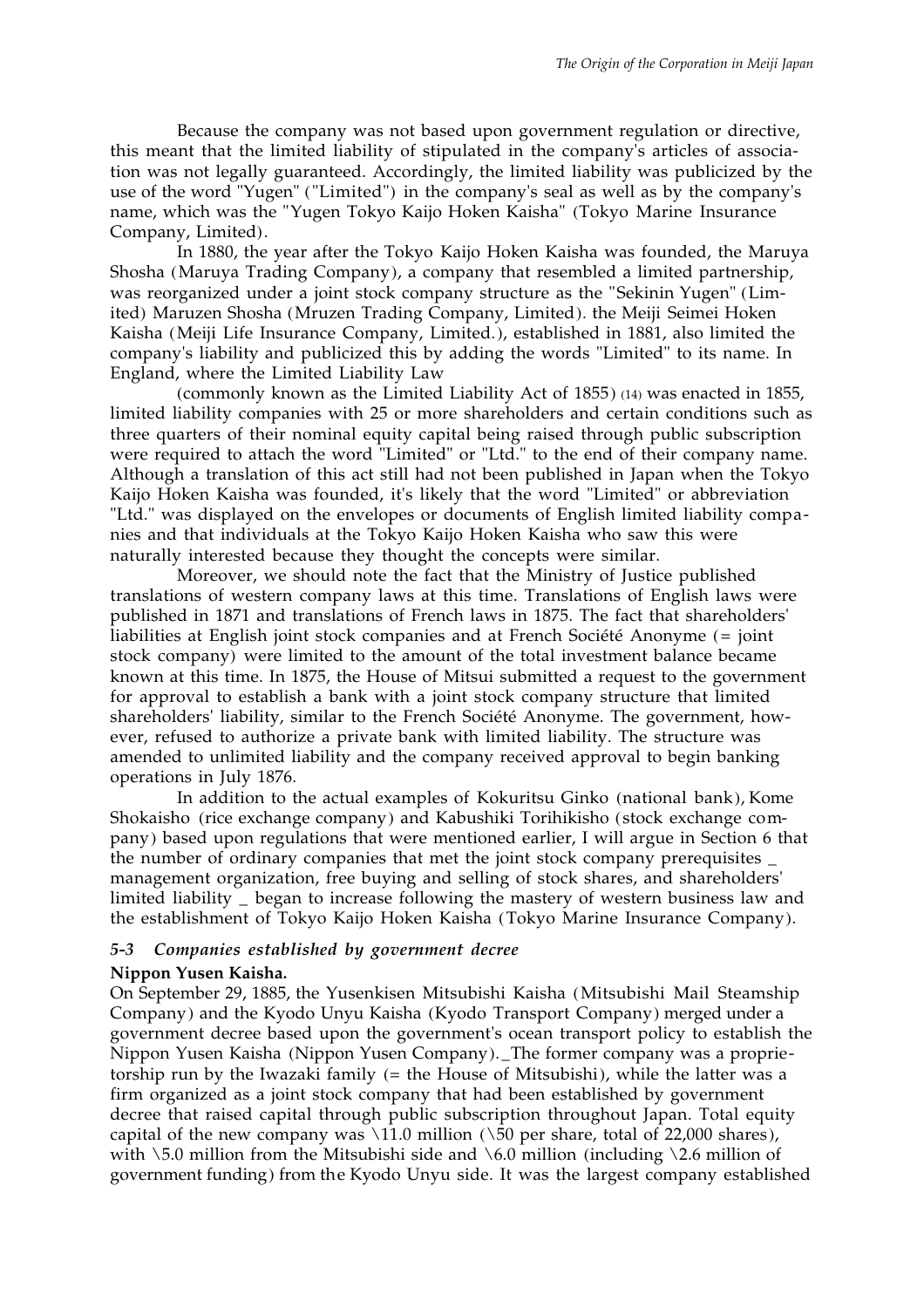by national government policy to receive a large equity investment. In accord with the government's decree, the company's articles of association made provision for a complete joint stock corporation as follows.

\_Officers included the "shachou" (president), the "fuku shachou" (deputy president) and the "riji" (trustee or director), who received special appointments from the government when the company was initially founded.

\_The "shachou" , the "fuku shacho" and the "riji" were entrusted with the management of the company (Articles of Association, Article 9).

\_The company liability and the shareholders' liability were limited liabilities, up to the value of the total investment balance (Article 3).

\_Buying and selling of stock shares was free (Article 32).

In addition, the officers' functions were stipulated as follows.

The "shachou" (president) had responsibility for the entire company, appointed all managers from the "Shihainin" (chief manager) down, determined their salaries, and oversaw their business activities (Article 22).

\_The "fuku shachou" (deputy president) advised the president, and acted on the president's behalf in the president's absence (Article 23).

The "riji" (trustee or director) received orders from the president and the deputy president, and were in charge of and had responsibility for the various activities of the company (Article 24).

\_The "shachou" , the "fuku shachou" and the "riji" were to determine important matters such as the establishment and closing of branches and agent offices, the establishing and altering of routes, and the setting and altering of fares and rates by open discussion and consensus (Article 28).

In reviewing the above-listed officers' functions, one's attention is drawn to those points that indicate \_ in contrast to the other company examples cited earlier \_ various rights including control of personnel matters for employees from the chief manager level down were concentrated in the president, provision was made for the trustees to receive orders from the president and supervise business activities, a system of lateral orders was clarified, and officers' special stock terms and conditions were eliminated and ownership and management were separated. Furthermore, our attention is also drawn to the fact that although in the past directors' responsibilities were vague, with this company the burden of responsibility for each allocated activity is regulated, and the responsibility of the trustees (or directors) is made clear. In addition, although there were no provisions in the company's articles of association, there were several "shihainin" (chief manager) who were placed below the responsible "riji" (trustee or director = acting section officer) and exercised jurisdiction over the work in question. This was different from the so-called "shihainin" who had complete responsibility for all of the business activities.

Given the above information, we can state that the company's articles of association that were based upon the government decree did arrange for the existence of a management organization, the free trading of stock shares, and the limited liability of shareholders needed as a joint stock company.

With regard to whether the free buying and selling of stock shares between individuals associated with the company and shareholders' limited liability were understood and implemented as stipulated by the government decree or the articles of association, I corroborated that this was the case as with the Tokyo Kaijo Hoken Kaisha by analyzing the actual changes in the company's shareholders (shares).

According to Nippon Yusen Kabushiki Kaisha 50 nensi (The Fifty Year History of Nippon Yusen Company Ltd) at the end of December 1885 a total of 4,610 shareholders 15) were registered. Because very few of these were members of the Iwazaki family or related individuals, there is nothing to prevent us from concluding that most of the registered shareholders were shareholders of the Kyodo Unyu Kaisha. Kyodo Unyu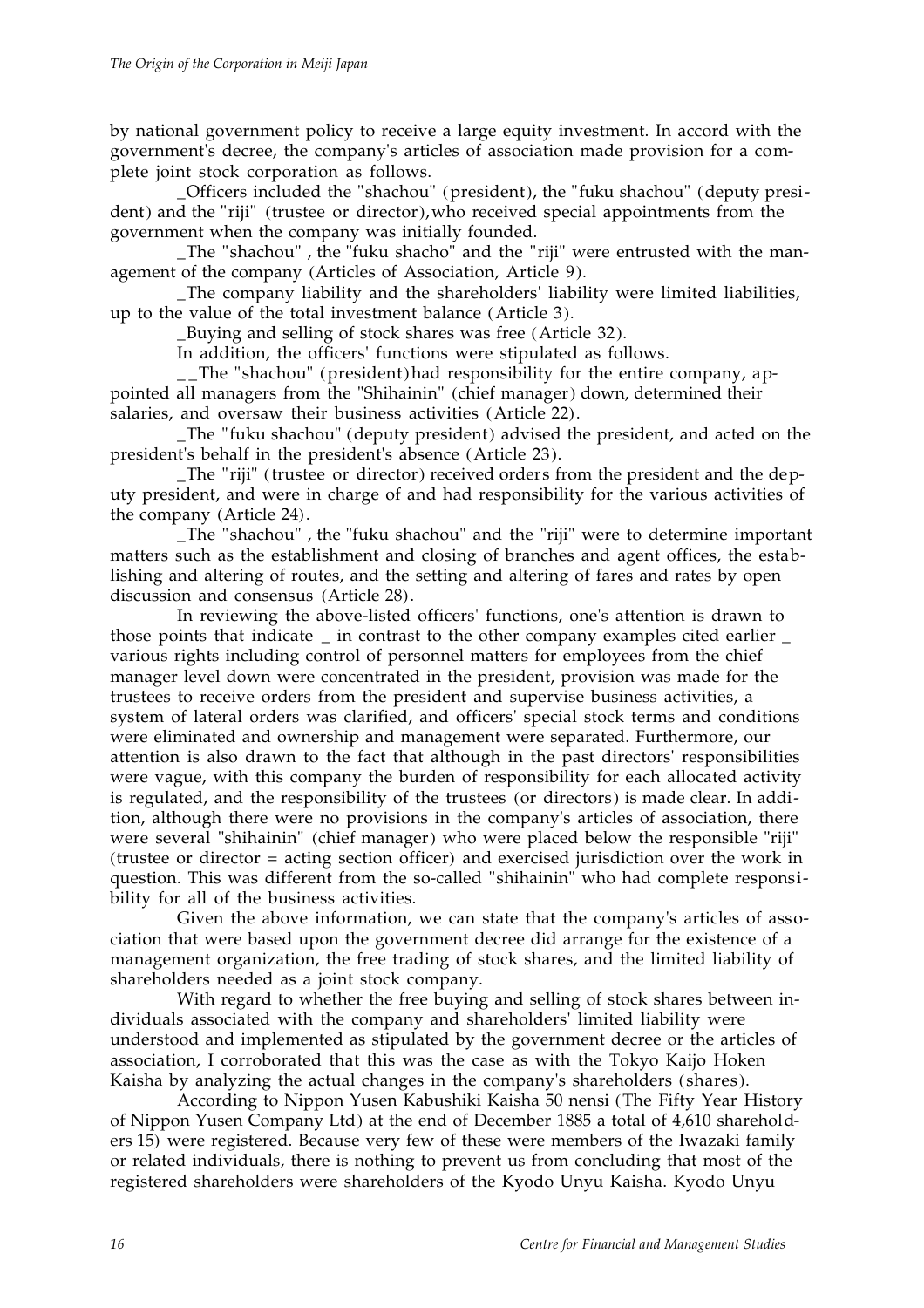Company's register of member shareholders is no longer extant, but a review of Nippon Yusen Kaisha's register of member shareholders after its founding shows the shareholders who are thought to have been from the Kyodo Unyu Kaisha were located throughout Japan from Hokkaido to Kagoshima.

Nippon Yusen's registry of stock purchases and sales for each year and the list of shareholders no longer exist. But the Imperial Household granted 20,690 shares of Nippon Yusen Kaisha's stock in August 1886 as hereditary assets to 86 peers (16), and the changes after that can be understood based on the register of member shareholders on the end of October 1892 (17).

At the end of October 1892, six individuals had increased the number of shares they owned, four had decreased their holdings, and 32 names are no longer on the list. The total number of shares held by these individuals was 9,604 shares, or 46.4% of the imperial grant shares, which tells us that the members of noble families engaged in active trading of the stock shares.

Furthermore, in an article about the founding of Nippon Yusen Kaisha in "Tokyo Keizai Zattshi" (Tokyo Economic Magazine) Issue No. 286 (October 10, 1885), a transaction market for the stock of Kyodo Unyu Kaisha is listed together with the market for shares of the Nippon Ginko (the Bank of Japan), the Nihon Tetsudo (Nihon Railways), the Yokohama Shokin Ginko(Yokohama Specie Bank), the Tokyo Kabushiki Torihikisho (Tokyo Stock Exchange Company), the Daiichi Kokuritsu Ginko(Daiichi National Bank), the Daini Kokuritsu Ginko (Daini National Bank), the Daisan Kokuritsu Ginko (Daisan National Bank), etc. This issue was the first in which a market for the shares of Kyodo Unyu Kaisha was listed, so during the first year after the Nippon Yusen Kaisha was founded its shares were being bought and sold as shares of Kyodo Unyu Kaisha.

Following the listing of Nippon Yusen Kaisha's shares on the Tokyo Kabushiki Torihikisho on March 8, 1886, its shares were traded as shown below.

1886 331,035 shares

1887 496,562 shares

1888 207,036 shares

We can see from the above statistics that the number of shares traded in the market each year exceeded the number shares issued. A comparison with the case of Tokyo Kaijo Hoken Kaisha during the latter half of the decade from 1877 makes clear that in the case of Nippon Yusen Kaisha trading was carried out in much larger quantities and with great frequency.

From this information it is obvious that in Nippon Yusen Kaisha's case, the concept of shareholders' limited liability and the free buying and selling of shares was widely and sufficiently understood by the individuals involved from the time the company was founded, and that the company was established with a structure to completely meet the prerequisites for a joint stock company. In the establishment of Nippon Yusen Kaisha, I can see the firm rooting of the joint stock company system in Japan.

Furthermore, given the fact that directly following the establishment of Nippon Yusen Kaisha trading in the shares of Kyodo Unyu was reported in that company's register of member shareholders, we may believe that trades of Kyodo Unyu Kaisha's stock were being carried out by mutual agreement even before that date. Kyodo Unyu's shareholders' liability was limited as specified in the company's articles of association, and that this was recognized among related persons, accordingly I can surmise that the Kyodo Unyu Kaisha (founded 1883) as well appears to have met the prerequisites for the joint stock company form.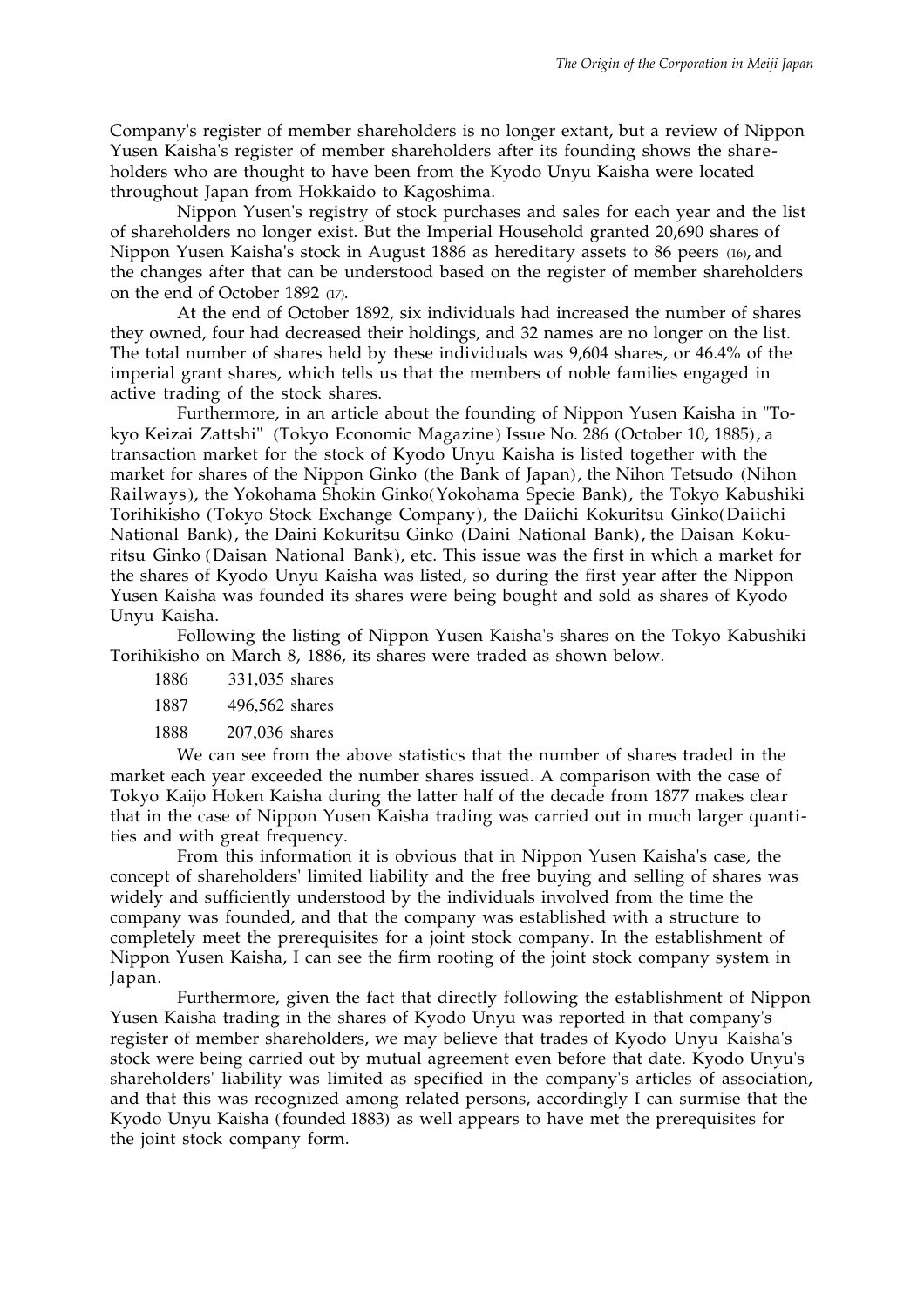# *6. The establishment of Kabushishiki Torihikisho and joint stock companies*

As noted earlier, I now will consider the fixed relationship between the Kabushiki Torihikisho(stock exchange company) established in Tokyo and Osaka in accordance with the Kabushiki Torihikisho Jorei (Stock Exchange Company Regulations\_hereafter, Exchange Regulations) promulgated on May 4, 1878 and the joint stock company system.

As noted earlier, the fact that the Tokyo Kabushiki Torihikisho (Tokyo Stock Exchange Company) and The Osaka Kabushiki Torihikisho (Osaka Stock Exchange Company) were joint stock companies that also guided the listing of various stocks and the stock markets was an epoch-making change in the history of the development of companies and business in Japan.

Initially upon their founding, both exchanges mainly functioned as trading markets for various public bonds that were issued at the beginning of the Meiji era. The Tokyo Kabushiki Torihikisho in 1878 traded the Torihikisho's own shares and shares of the Kabutocho Kome Shokaisho (Kabutocho Rice Exchange), the Kakigaracho Kome Shokaisho (Kakigaracho Rice Exchange), and the Daiichi Kokuritsu Ginko (Daiichi- first-- National Bank). In 1879 the Torihikisho began trading shares of the Daini (Second), the Dairoku (Sixth) Kokuritsu Ginko, the Yokohama Yogin Torihikisho (Yokohama Western Silver Exchange Company, in 1880 the name was changed to the Yokohama Kabushiki Torihikisho), and the Osaka Kabushi Torihikisho. The transactions on the Exchange in its early years, however, almost entirely involved the buying and selling of government bonds that were issued during the early years of the Meiji; only 253 stock shares were traded in the latter half of 1878 and 11,632 shares during 1879. In 1881 the shares of the Yokohama Shokin Ginko (Yokohama Specie Bank) were listed on the Tokyo Kabushiki Torihikisho, and in 1883 the shares of the Daisan (Third), the Daihachi (Eighth), the Daijusan (Thirteenth), the Daijusi (Fourteenth), the Daijuku (Nineteenth), the Dainijushichi (Twenty-seventh), the Daisanju (Thirtieth), the Daisanjuni (Thirty-second), the Daisanjuku (Thirty-ninth), the Daishiju (Fortieth), the Daishijugo (Forty-fifth), the Dairokuju (Sixtieth), the Daihyaku (Hundredth), the Daihyakushichi (Hundred and Seventh), and the Daihyakusanjuni (Hundred and Thirty-second) Kokuritsu Ginko were listed. In 1884 the Nihon Tetsudo (Nihon Railway Company) and the Tokyo Kaijo Hoken Kaisha (Tokyo Marine Insurance Company) listed their shares, and in 1886 the shares of the Tokyo Basha Tetsudo Kaisha(Tokyo Horse-train Company), the Nippon Yusen Kaisha , the Tokyo Gasu Kaisha (Tokyo Gas Company), the Daishichijushi (Seventy-fourth), the Daishichijushichi (Seventyseventh), and the Daikujugo (Ninety-fifth) Kokuritsu Ginko were listed.

In 1887, the first year of the second decade of the Meiji government, railway companies that listed on the Tokyo Kabushiki Torihikisho included the Ryomo Tetsudo (Ryomo Railway), the Mito Tetsudo (Mito Railway), the Kobu Tetsudo (Kobu Railway), the Sanyo Tetsudo (Sanyo Railway), the Kansai Tetsudo (Kansai Railway), the Usui Bashatetsudo (Usui Horse-train), the Kyushu Tetsudo (Kyushu Railway), and the Chikuho Tetsudo (Chikuho Railway). In the spinning industry (company), the shares of the Kanebuchi Boseki (Kanebuchi Spinning), the Mie Boseki (Mie Spinning), the Nihon Orimono (Nihon Textile), the Owari Boseki (Owari Spinning), the Tokyo Boseki (Tokyo Spinning), and the Hokkaido Seima(Hokkaido Hemp Spinning) were listed in 1889. Besides railroad and spinning companies, between 1889 and 1893 the Nihon Semento (Nihon Cement), the Nihon Biiru (Nihon Beer), the Nihon Konbu (Nihon Kelp), the Tokyo Seihyo (Tokyo Ice Manufacturing), the Tokyo Itagami (Tokyo Cardboard) and the Fuji Seishi (Fuji Paper Manufacturing) were listed (18). From the order in which companies were listed we see that the railroads were the first industry to rise to power, followed by investor interest in spinning and then general manufacturing such as beer. In Britain, transportation industries such as railroads grew quickly in the final stages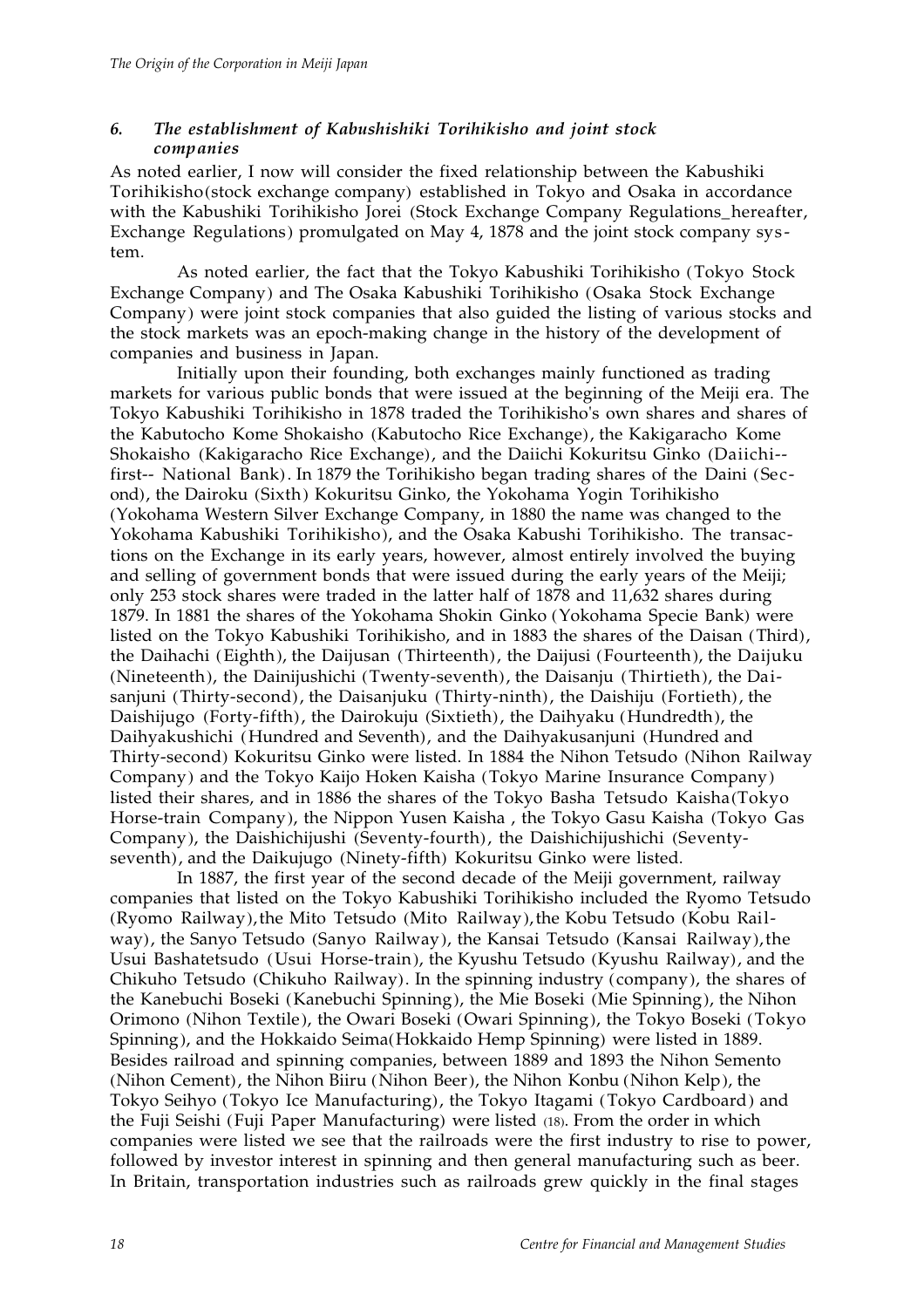of the Industrial Revolution, but in Japan we can see the industrial revolution in industries such as cotton yarn and spinning were carried out simultaneously with the revolution in transportation.

A look at the actual trading activity on the Tokyo Kabushiki Torihikisho for stocks and government bonds shows that from 1878 until 1886, bond trades accounted for the overwhelming majority of activity, then declined dramatically from 1887 on. In contrast to this, beginning in 1886 buying and selling of stocks grew rapidly, which resulted in stock trading becoming the principal business of the exchange. Following the establishment of the exchange, it took nearly 10 years for the level of stock trading activity to exceed the level of bond trading activity. This reflected the fact that, because the development of joint stock companies had only just begun and the number of stocks that had marketability were few in number, the exchange continued its function as a bond exchange for 10 years after the establishment of the stock exchange.

Permission from the national government was required for the listing of a stock (Kabushiki Torihikisho Articles of Association, Chapter 1, Article 2). As can be seen from the correspondence between the national government and the Tokyo city government at the time Tokyo Kaijo Hoken Kaisha's stock was listed, because of the fact that as the terms for such permission a company was required to be a company that was actually in business and the shareholders' liability was limited (19), many companies amended their prerequisites to provide shareholders' limited liability.

As a final step, I examined the relationship between the Kabushiki Torihikisho (stock exchange company) and the joint stock company during the period of initial exchange operations. The stock public offering procedure during this initial joint stock company period was one in which the company offered its shares directly through means such as using the human relations of promoters of a company, newspaper advertising, etc., with the stock exchange having no relationship whatsoever to the issuance of stocks. The Kabushiki Torihikisho was involved only for facilitating stock trading once a company was established. In other words, the Kabushiki Torihikisho functioned not as a marketplace for issuing stock but as a market to provide liquidity for speculative buying and selling of stock shares. In order to ensure smooth distribution of shares, however, companies were required as a premise to any trade to provide information on matters such as the companies' actual results, actual dividend payments, and the market stock price. This was the reason companies had to spend effectively and reduce unnecessary expenses such as personnel expense and continuous technological innovation to achieve effective manufacturing, and how companies came to have a market stock price that was an evaluation of operating results based on strict management or ratings. Accordingly, through the stock trading function of the Kabushiki Torihikisho, the managers at listed companies were required to constantly plan for continuously improving management effectiveness and business growth, and unlisted companies strove to improve their performance so they could be listed. In this way the Kabushiki Torihikisho provided a stimulus to the management of joint firms during this initial period and contributed to the companies' development, in addition to helping solidify the joint stock company system.

As a result, during the period from 1883 through 1887 the number of firms that satisfied the prerequisites for the joint stock company increased. By about 1887 many ordinary firms, in addition to the banks and the companies formed by government decrees and orders, adopted the joint stock company organization both in name and in reality. As a result, it is clear that the joint stock company system was firmly taken root several years before the enactment of the Commercial Law in 1893.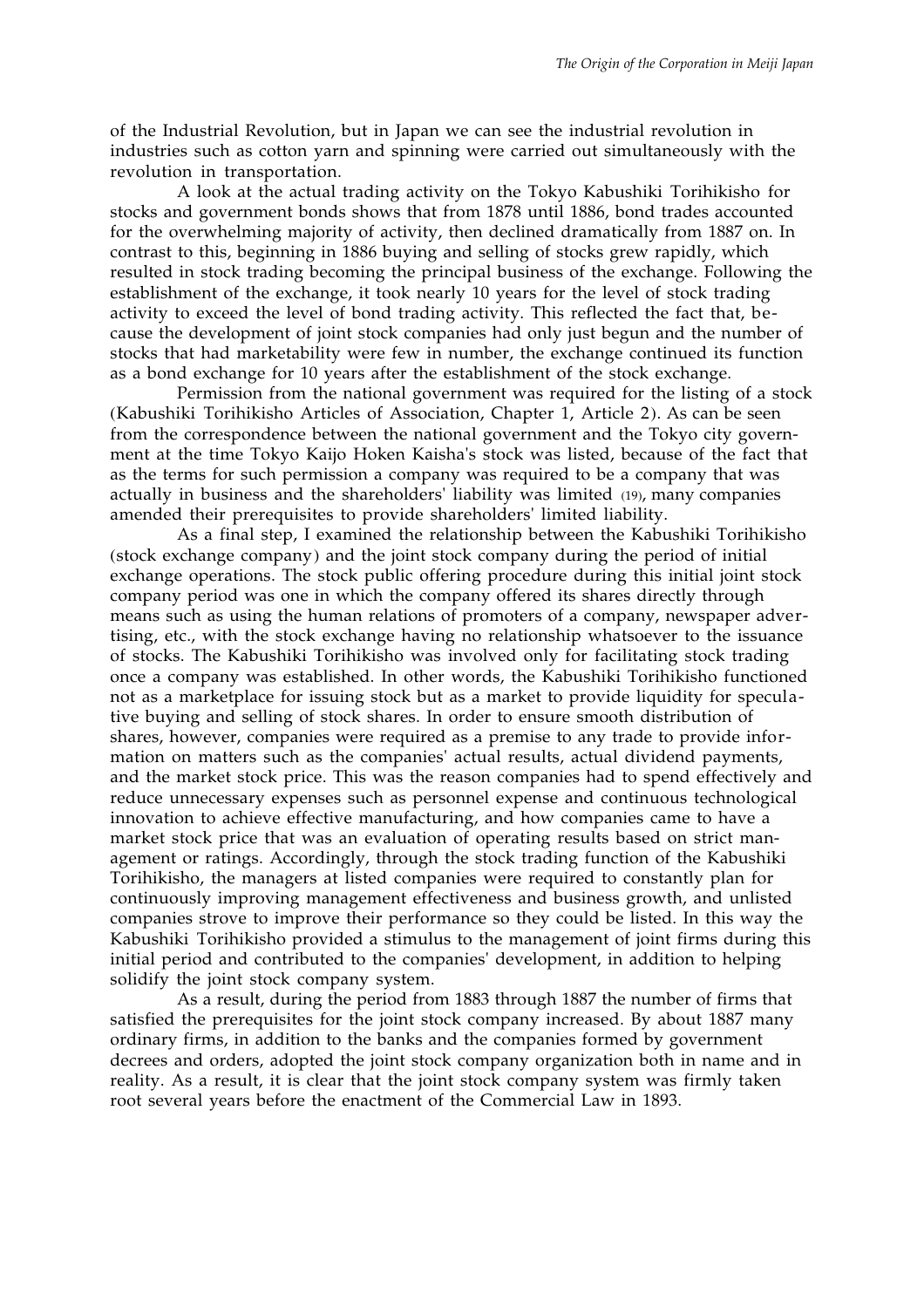#### *7. Characteristics of the period between the transplantation of the joint stock company concept and its firm establishment in Japan*

In conclusion, let me point out the features that were characteristic of the period between when the joint stock company system was transplanted and when it became firmly established in Japan.

The first characteristic is that the government was constantly in the lead from the very start, giving guidance and instructions on everything from the plan to found a company and subscription for the equity capital to management policies. This was because the joint stock company system did not arise from Japanese business customs but was a western system transplanted as one of the government's economic policy. During this initial period, a small, limited number of pioneering bureaucrats such as Kaoru Inoue, Hirobumi Itoh and Eiichi Shibusawa were involved in the decisions on important matters. Because businesses in Japan at that time had no experience in joint stock organizations and the management principle of "one family, one business" was firmly entrenched, to achieve some of the actual cases of business joint stock combinations in the initial years the government applied pressure that was nearly a threat. \_Nevertheless, one can say that this government initiative resulted in the joint stock company system becoming firmly established during a short period of time.

The second characteristic is that in order to ensure the success of its industrial policy and social policies, for enterprises related to the national interest such as mining, ocean transport, and railroads the government provided support and planned its economic development based upon the joint stock company system taking hold. \_Examples of support measures included supplemental interest income for equity capital, guarantees of stock dividends, and fixed sums of aid money. These kinds of support policies assisted businesses during this initial period, provided stable stock dividends for shareholders, spread knowledge about joint stock company and the advantages of investing in stocks, and promoted the establishment of joint stock companies in later years. Of the companies given as examples in this paper, the Yubinkisen Mitsubishi Kaisha (Mitsubishi Mail Steamship Company) (fixed amount of financial support), the Nippon Yusen Kaisha (dividend guarantees, followed by fixed amount of financial support), and Nihon Tetsudo Kaisha (Nihon Railway Company) (supplements for interest payments on capital funds until construction was completed, followed by net profit guarantees once operations began) each received government assistance. These assistance measures by the government were measures the government had to take in order to make its policies for companies successful. They were also necessary to ensure that knowledge concerning the three basic prerequisites of the joint stock company (existence of a management organization, free trading of stock shares, and shareholders' limited liability) became widely known.

The third characteristic is that faced with a situation without any general laws concerning companies, companies that did not receive a government decree or order developed at their own expense by studying joint stock corporations in Europe and the U.S. and adding the words "Yugen" ("Limited") to their company name. As a result joint stock companies were well established as a system before the Commercial Law was enacted in 1893. Approximately 600 years had been required for the transition from merchants' guilds to the birth of joint stock companies in Britain. But in Japan companies that provided for shareholders' limited liability were set up as a system in the short span of twenty years following the first transplantation of the concept to Japan in 1869. Moreover, in the case of Japan we can also note the special characteristic that companies organized as the joint stock structure began simultaneously in the trading business and financial business. In Britain's case, the joint stock structure appeared to meet the needs of trade with the Far East, with the Bank of England being established with a joint stock company structure a half century later in 1694.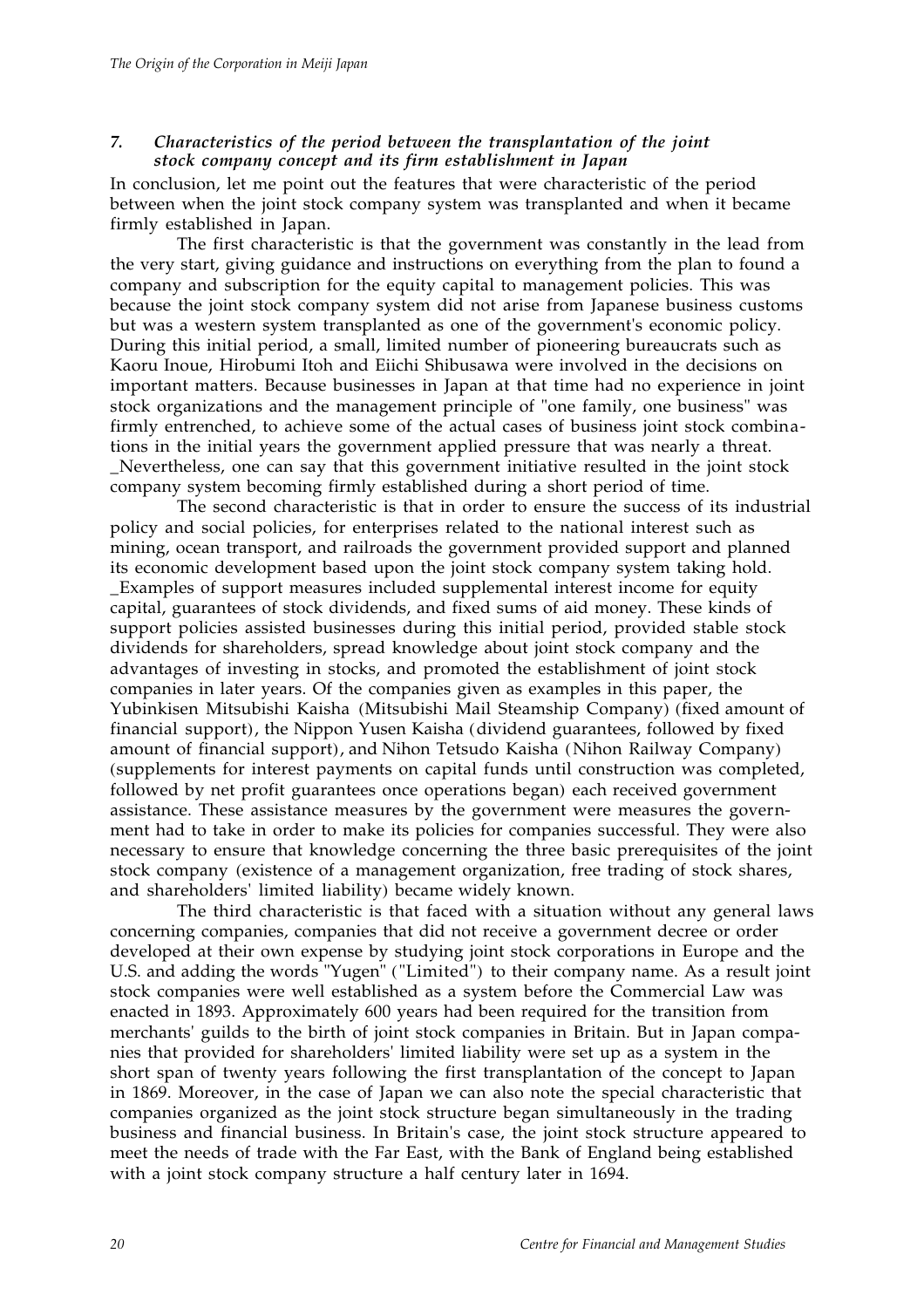By retracing this route, we are able to see the developments that led to joint stock companies in various sectors of Japan's modern industry in the years after 1887.

# **Notes**

(1) Manabu Yuhki, (1960), "Hyogo kaiko to Shosha no Setsuritsu" (The Opening of Hyogo Port and the Establishment of Trading Companies), *Keieigaku Ronkyu*, Kansei Gakuin University, Vol. 13, No. 4, p.130.

(2) Wataroh Kanno, (1931), *Nihon Kaishakigyo Hattseisi no Kenkyu* (Research in the History of the Rise of Companies and Firms in Japan, Iwanami Shoten, p.105.

(3) Shibusawa Seien Kinen Zaidan Ryumonsha ed., (1955), *Shibuzawa Eiichi Denkishiryo* (Eiichi Shibusawa Biographical Materials), Vol. 2, pp. 104~106.

(4) Satoshi Sasaki, (1994), "Shibusawa Eiichi to Shizuoka Shohokaisho"(Eiichi Shibuzawa and the Shizuoka Shohokaisho", *Shibuzawa Kenkyu*, No. 7, Shibusawa Shiryokan, pp. 65~66.

(5) Shibusawa Seien Kinen Zaidan Ryumonsha(ed), *op, cit*., p.108.

(6) Sakuzo Yoshino ed., (1929), *Meiji Bunka Zenshu* (The Complete Works of Meiji Culture), Vol. 9, Nihon Hyoronsha, pp. 478~485.

(7) Wataroh Kanno, *op, cit*., pp. 172~174.

(8) Hyohe Ohuchi and Takao Tsuchiya ed. (1964), *Meiji-zenki Zaisei Keizai Shiryoshusei* (Compilation of Historic Materials on Government Finance and the Economy in the First Half of the Meiji Era, Vol. 21 (Kaisha Zensho--Gekan), Meiji Bunken Shiryo Kankokai, pp. 414~429.

(9) Ohuchi and Tsuchiya ed. (1964), *Meiji-zenki Zaisei Keizai Shiryoshusei,* Vol. 15 (Kaisha Zensho--Jokan), p.473.

(10) The formal name is An Act to provide a national Currency, secured by a Pledge of United States Stocks, and to provide for the Circulation and Redemption thereof. Feb. 25.1863 (full text 65 Articles). Also called the Sherman Act.

(11) Tsunehiko Yui (1979), "Meiji jidai ni okeru Juyaku soshiki no Keisei" (Formation of the Board of Directors Organization in the Meiji Era), *Keieishigaku*, Vol. 14, Keieishi Gattkai, p.16.

(12) *Tokyo Kabushiki Torihikisho 50 nenshi* (The Fifty Year History of the Tokyo Stock Exchange), (1928), Tokyo Kabushiki Torihikisho, Chapter 15, Statistics, pp. 240~241.

(13) *Tokyo Kaijo Kasai Hoken Kabushikikaisha 100 nenshi (*The 100-Years History of Tokyo Marine & Fire Insurance Company, Ltd.,) (1979), Vol. 1, Tokyo Kaijo Kasai Hoken Kabushikikaisha, p.65.

(14) The formal name is An Act for limiting the Liability of certain Joint Stock Companies. Cap. 133. 18 & 19 VICT. 1855.

(15) *Nippon Yusen Kabushikikaisha 50 nenshi* (The 50-Years History of Nippon Yusen Company, Ltd.,) (1935), Nippon Yusen Kabushikikaisha, p.569.

(16) *Ibid*., pp. 550~553.

(17) Nippon Yusen 100 nenshi Shiryo, (The 100- Years of Historical Materials of Nippon Yusen), (1988), Nippon Yusen Kabushikikaisha, pp. 17~22.

(18) The names and listing years of listed companies cited in this paper were taken from the previously cited *Tokyo Kabushiki Torihikisho 50 nenshi* (The 50-Years History of the Tokyo Stock Exchange), (1928), Chapter 15, Statistics, "Table 5: Meigarabetsu Sohba Kohtei-hyo -Chohkitorihiki-Kabushiki, (Table of High and Low Market Prices by Company (long-term stock transactions), pp. 130~255.